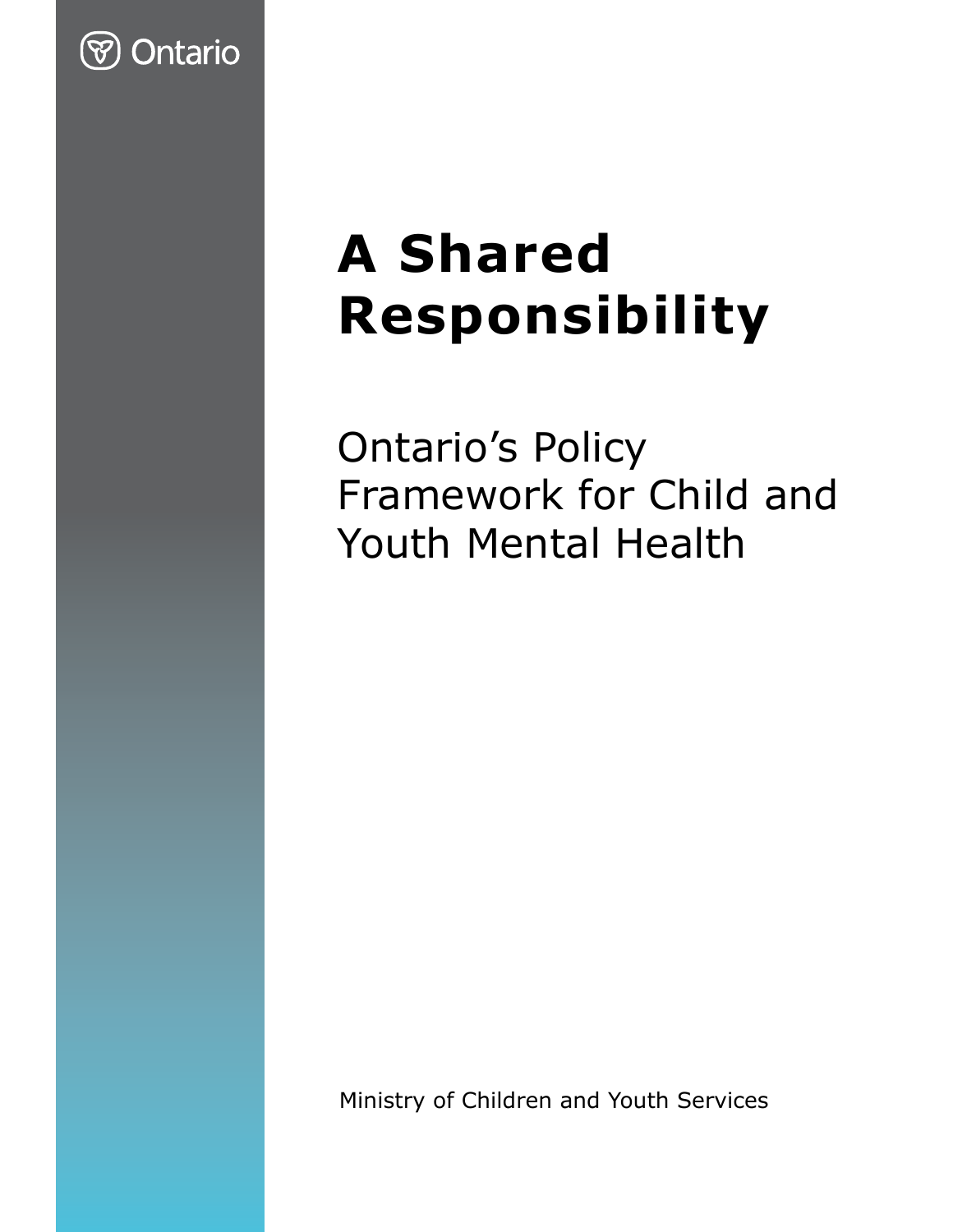#### **For More Information**

General inquiry number:<br>In Toronto call: Toll-free from across Ontario: 1-888-789-4199 TTY number: 1-800-387-5559 E-mail: mcsinfo.mcys@ontario.ca Ministry website address: www.children.gov.on.ca

In Toronto call: 416-325-5666

For specific questions or comments about this Policy Framework email: cymh.mcys@ontario.ca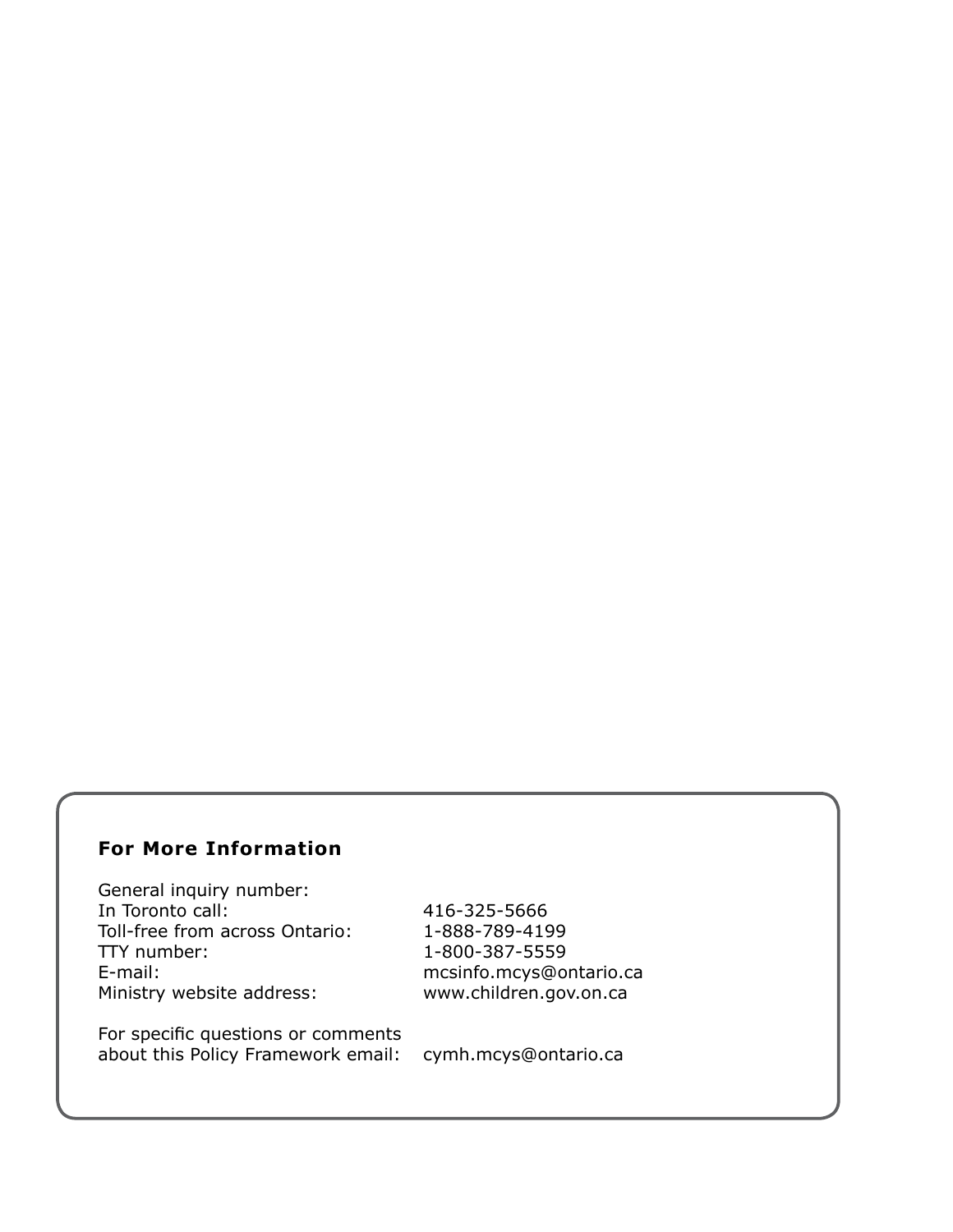# **Table of Contents**

|    | Overview: A Policy Framework for Child and Youth Mental Health 1               |  |  |  |  |
|----|--------------------------------------------------------------------------------|--|--|--|--|
|    | 1. Why we need an Ontario Policy Framework for Child and Youth Mental Health 2 |  |  |  |  |
|    |                                                                                |  |  |  |  |
|    | 2. Ontario's Policy Framework for Child and Youth Mental Health 6              |  |  |  |  |
|    |                                                                                |  |  |  |  |
|    |                                                                                |  |  |  |  |
|    |                                                                                |  |  |  |  |
|    |                                                                                |  |  |  |  |
|    | Strategic goals and priority areas for action: The direction for change 11     |  |  |  |  |
| 3. |                                                                                |  |  |  |  |
|    | Appendices                                                                     |  |  |  |  |
|    |                                                                                |  |  |  |  |
|    |                                                                                |  |  |  |  |
|    | Appendix C: Continuum of needs-based services and supports:                    |  |  |  |  |
|    |                                                                                |  |  |  |  |
|    |                                                                                |  |  |  |  |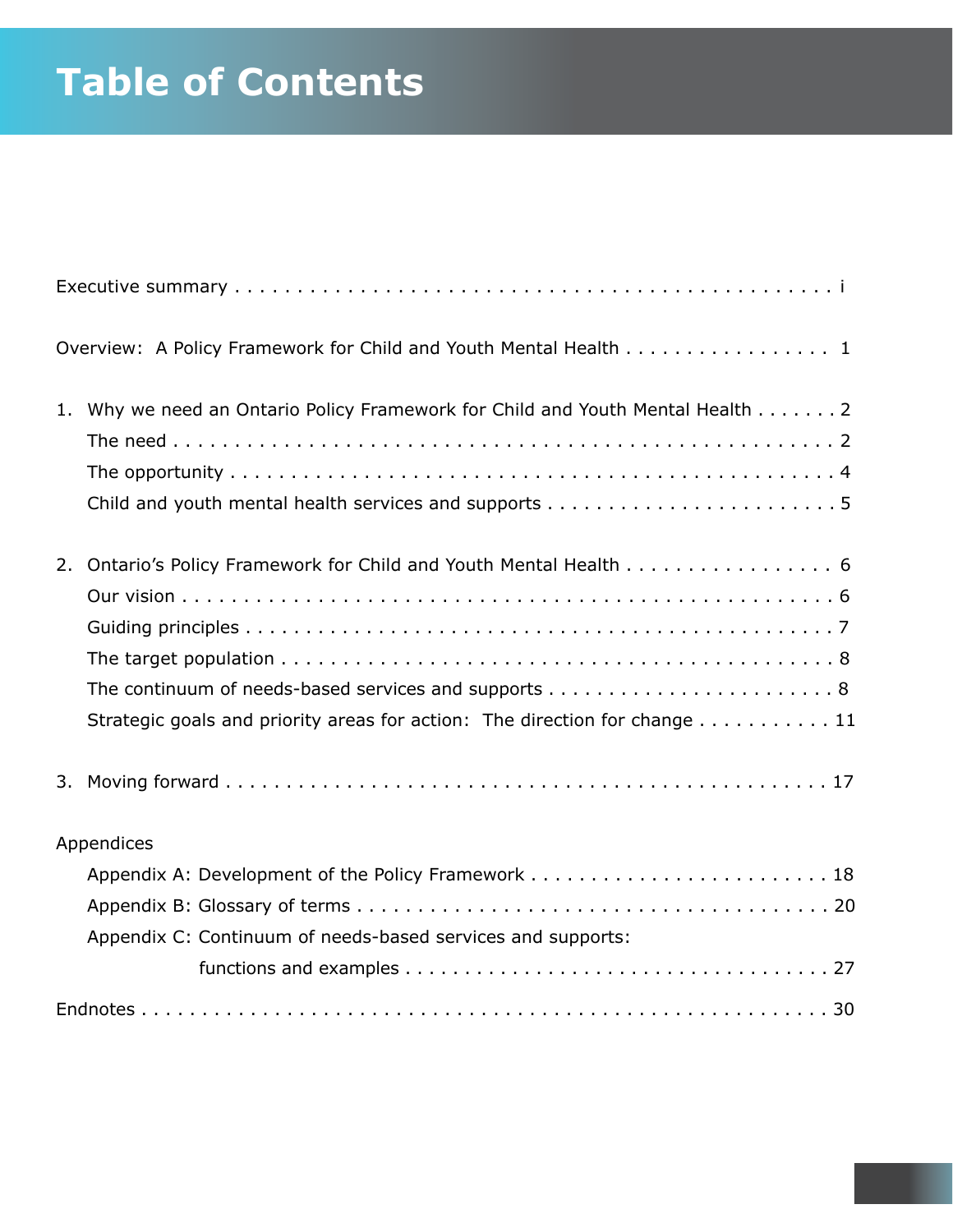The mental health problems of Ontario's children and youth are a significant public health issue. Studies suggest 15 to 21 per cent of children and youth, approximately 467,000 to 654,000 children and youth in Ontario, have at least one mental health disorder. The consequences can affect children and youth now and into adulthood, their families/caregivers, schools, communities, employers and the province as a whole.

While significant progress has been made in recent years, a number of areas requiring further improvement have been identified:

- enhanced timeliness in the provision of services for children and youth
- increased emphasis on health promotion, illness prevention and earlier identification
- enhanced collaboration across child- and youth-serving sectors, and with the adult mental health sector
- increased consistency in service provision
- enhanced use of "what works" in practice
- social inclusion of children and youth with mental health problems
- enhancements in accountability.

#### **An Ontario policy framework for child and youth mental health**

As the champion of children and youth, the Ministry of Children and Youth Services (MCYS) has developed a policy framework to provide strategic direction for ongoing improvements over the next decade. The framework applies to all Ontario children and youth up to age 18.

The framework recognizes that child and youth mental health is a *shared responsibility*. It is designed to foster collaboration amongst everyone who shares responsibility for the healthy development of Ontario's children and youth: families/caregivers, communities, service providers, government and all child- and youth-serving sectors.

The framework is the product of cross-sectoral collaboration, which included one year of province-wide discussions with over 300 participants from a very wide range of government and community partners. This document was also informed by an extensive inter-jurisdictional literature review, consultations with mental health experts and a series of inter-ministerial discussions.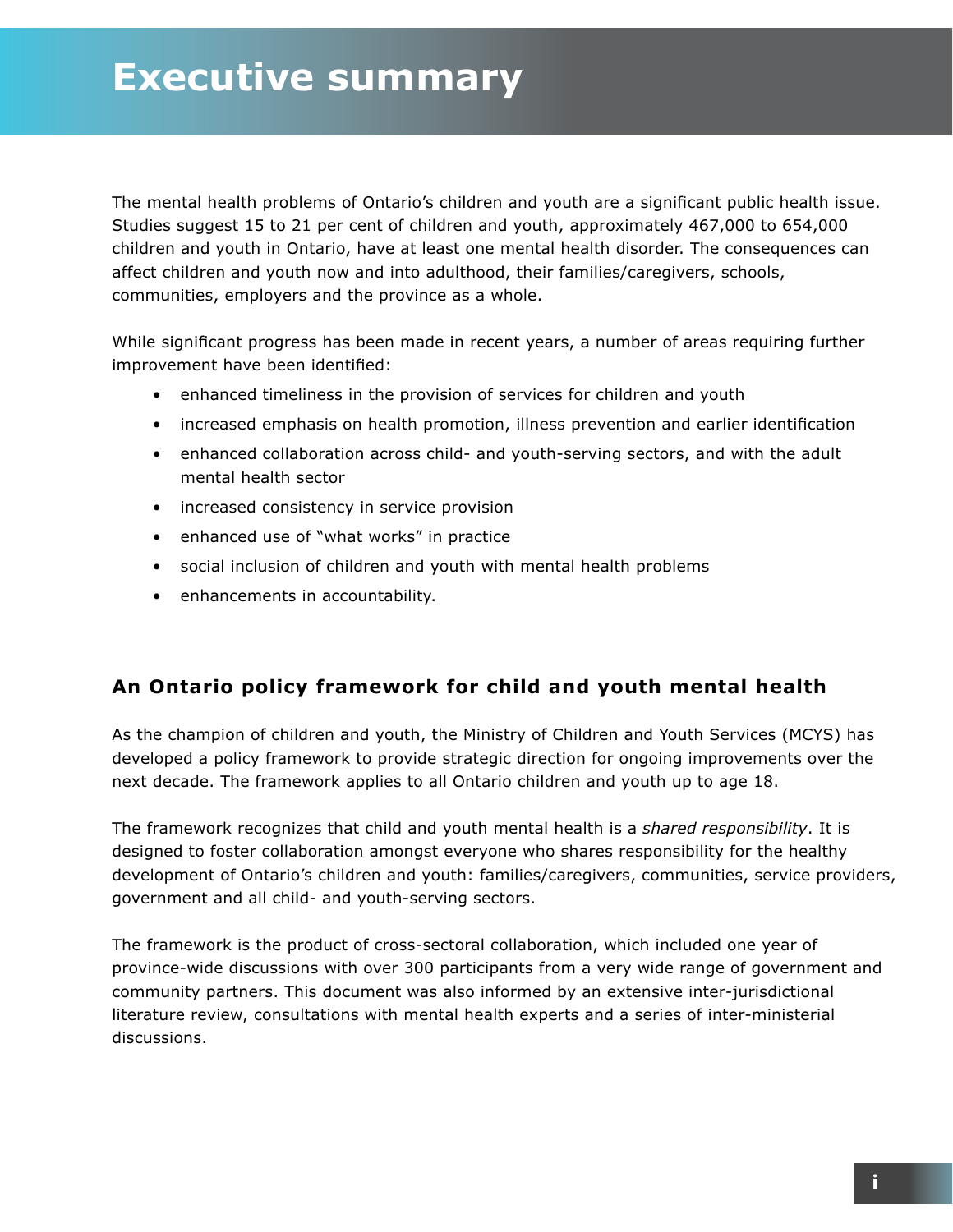The framework:

- outlines the vision for child and youth mental health in Ontario
- defines a continuum of needs-based services and supports
- promotes a focus on health promotion, illness prevention and earlier intervention
- identifies strategic goals and priority areas for action to guide change over the next decade
- provides the foundation for the development of provincial service standards, guidelines and outcome measures
- sets the stage for cross-sectoral community and government planning.

#### **Our vision and guiding principles**

We envision an Ontario in which child and youth mental health is recognized as a key determinant of overall health and well-being, and where children and youth grow to reach their full potential.

To that end, our policy framework identifies the following principles to guide child and youth mental health services and supports:

- child, youth and family-centred
- community driven services and supports should be provided as close to home as possible
- accessible
- coordinated and collaborative
- evidence-based and accountable.

#### **The continuum of needs-based services and supports**

The policy framework recognizes that children, youth and their families/caregivers need a flexible, broad continuum of services and supports, which meet their changing needs through key age, developmental, academic and sector transitions.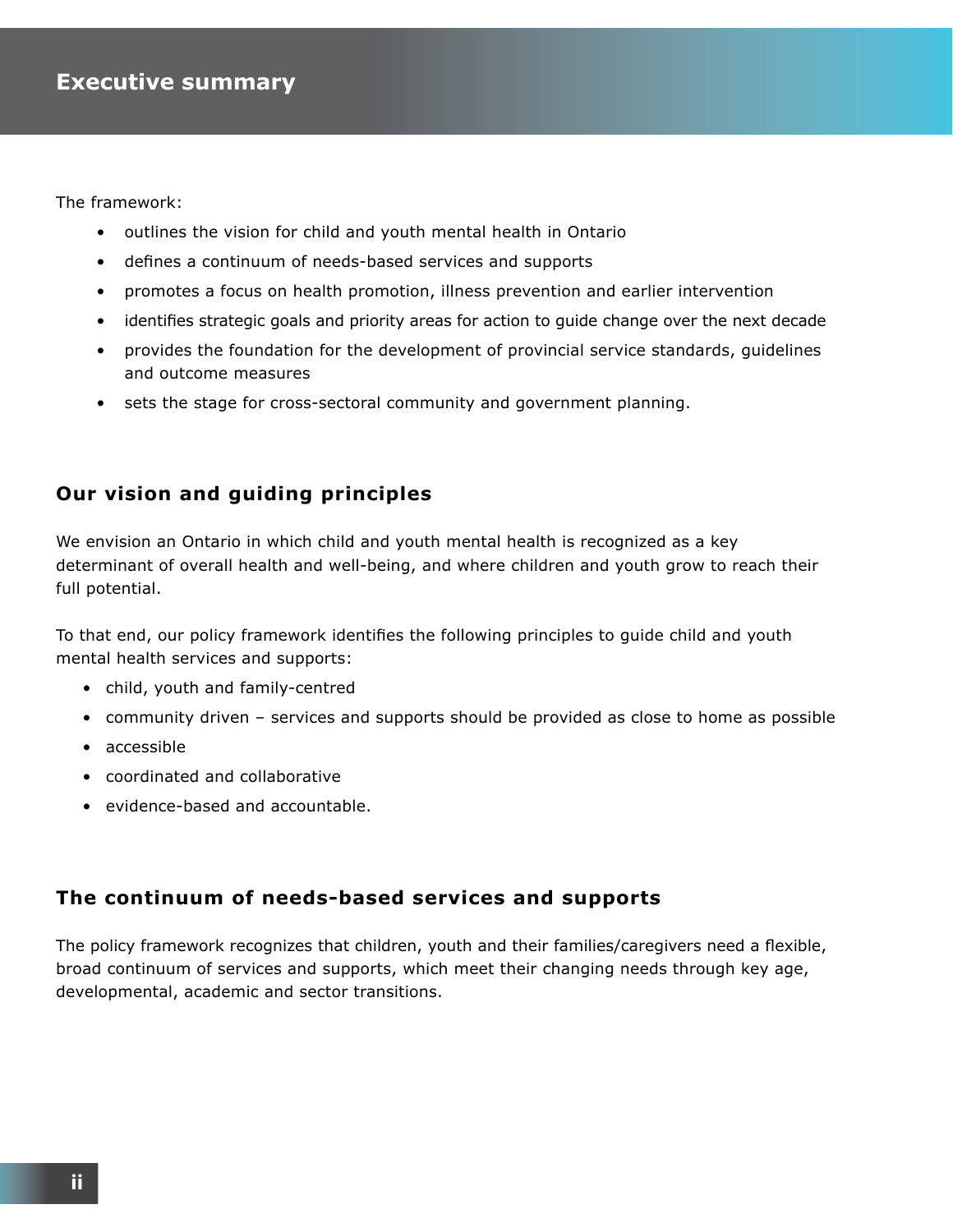#### **Our strategic goals and priority areas for action**

The policy framework calls for all government and community partners to work together to achieve the following four goals over the next decade:

- 1. A child and youth mental health sector that is coordinated, collaborative and integrated at all community and government levels, creating a culture of shared responsibility
- 2. Children, youth and their families/caregivers have access to a flexible continuum of timely and appropriate services and supports within their own cultural, environmental and community context
- 3. Optimal mental health and well-being of children and youth is promoted through an enhanced understanding of, and ability to respond to, child and youth mental health needs through the provision of effective services and supports
- 4. A child and youth mental health sector that is accountable and well-managed.

For each of these goals, we have identified priority areas for action*.* These goals set out key areas of focus and will guide strategic investments and reinvestments in child and youth mental health services and supports, as resources become available. They also set the stage for inter-ministerial and cross-sectoral collaboration and dialogue.

#### **Moving forward**

MCYS is committed to working in partnership with government and community partners, within the child and youth mental health sector and across the broader child- and youth-serving sectors, to effect change based on the directions set out in this policy framework, and to create a culture of shared responsibility for child and youth mental health.

This will ultimately support improved mental health outcomes for children and youth and an Ontario in which child and youth mental health is recognized as a key determinant of overall health and well-being, and where children and youth grow to reach their full potential.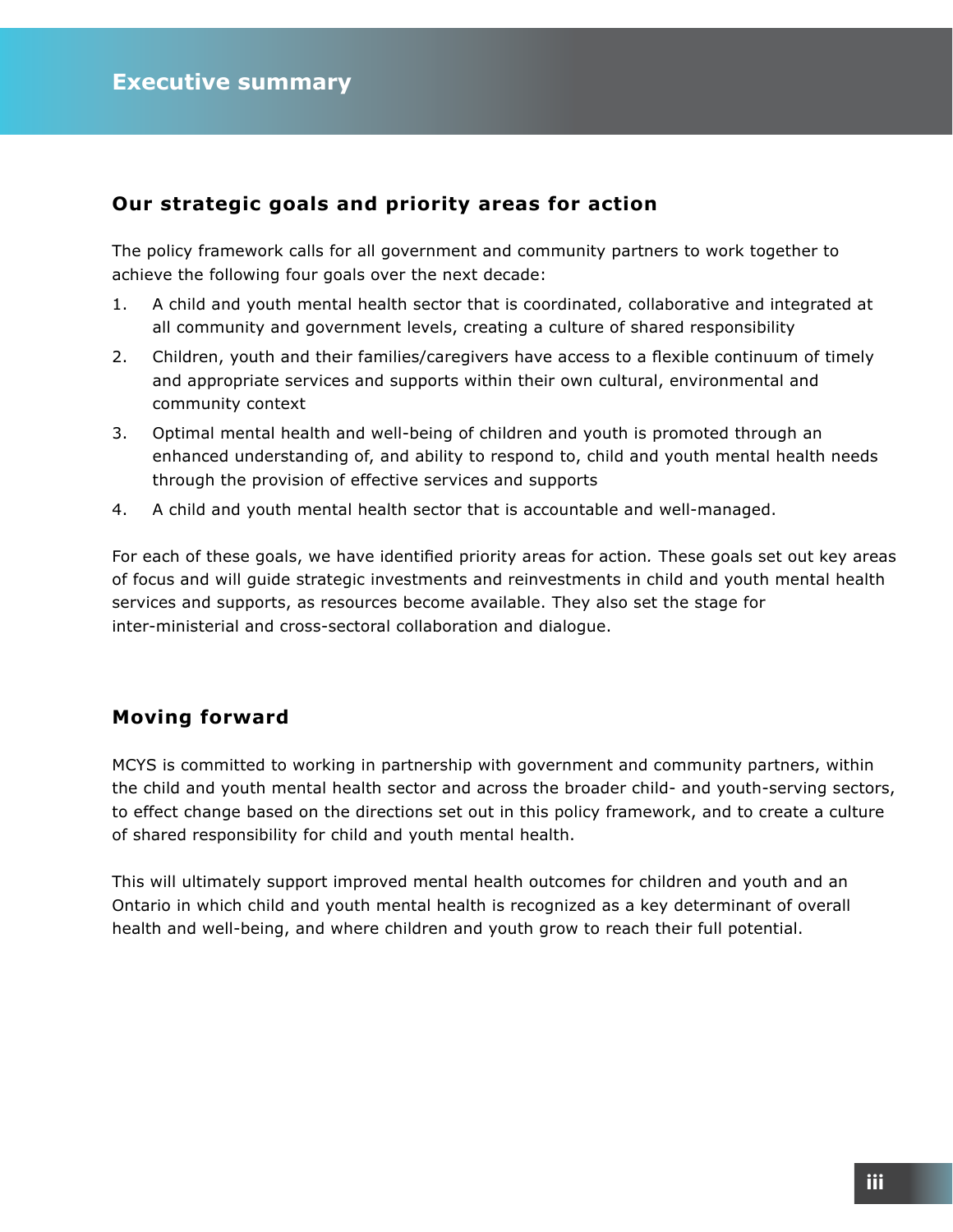# **Overview: A Policy Framework for Child and Youth Mental Health**

The Ministry of Children and Youth Services (MCYS) envisions a province where children and youth have the best opportunity to succeed and reach their full potential.

To support this vision, the policy framework recognizes that the mental health of Ontario's children and youth does not depend on the child and youth mental health sector alone. Instead, it is a *shared responsibility*.

This framework aims to foster collaboration amongst everyone who shares responsibility for the healthy development of Ontario's children and youth: communities, including families/caregivers and all child- and youth-serving providers and sectors (for example, health, education, child protection and well-being, youth justice, social services, recreation, heritage and culture), the adult mental health sector and all levels of government.

**The mental health of Ontario's children and youth is a shared responsibility**

This framework will guide changes to the child and youth mental health sector and help other child- and youth-serving sectors promote the optimal mental health and well-being of children and youth over the next decade.

Ultimately, all children and youth should have access to a continuum of services and supports based on their needs, and each community should work towards facilitating this goal. The actual range of services and supports in a community and who delivers them will vary, depending on the local context, needs of children, youth and their families/caregivers, and available resources.

This document describes why an Ontario policy framework for child and youth mental health is needed, identifies the key elements of the framework, and sets out the goals and priorities to guide change over the next decade.

#### **A word about definitions:**

**It is important to promote a common understanding of key terms amongst those involved in supporting the optimal mental health of children and youth. Appendix B defines some of the key terms used in this framework**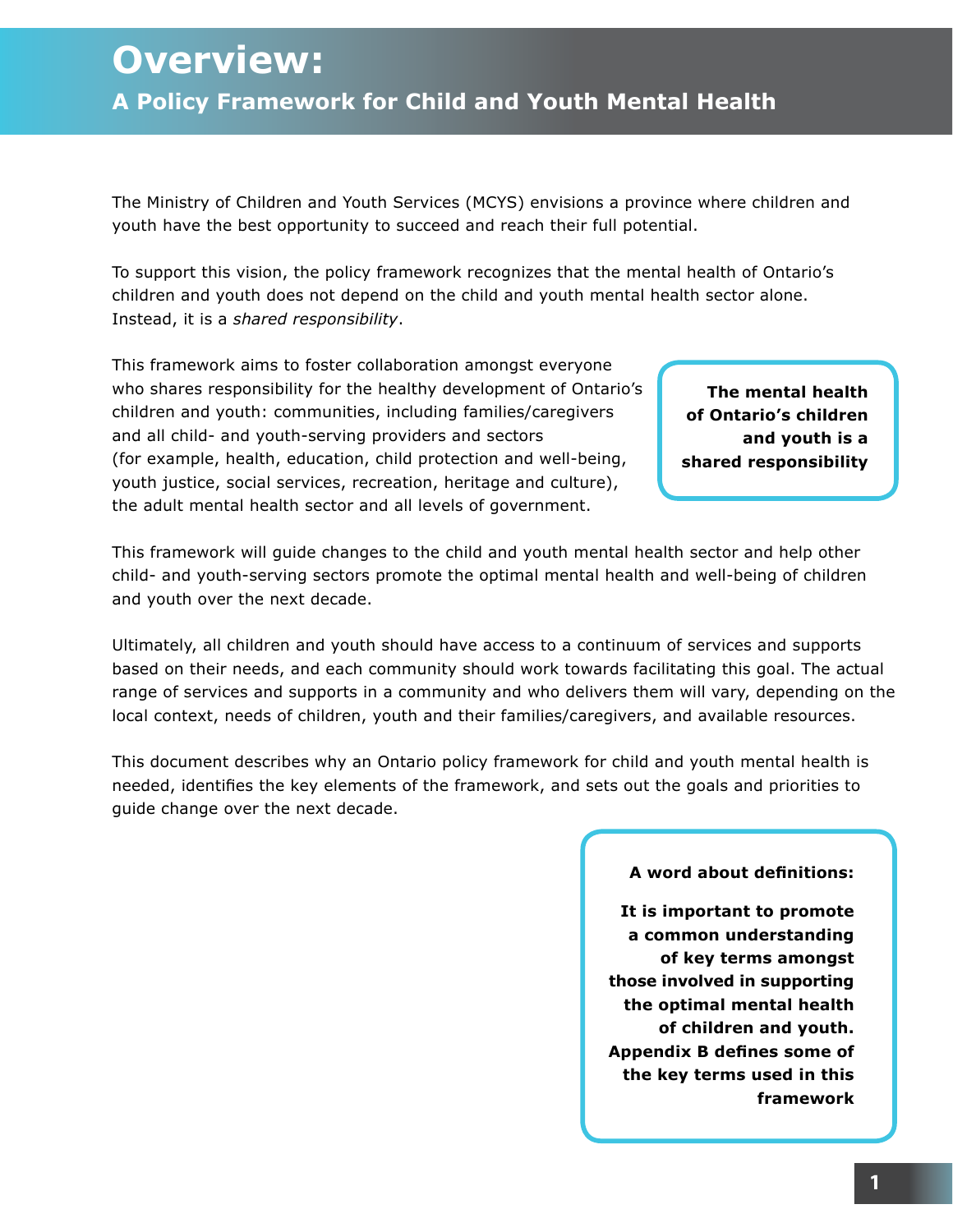# **1. Why we need an Ontario Policy Framework for Child and Youth Mental Health**

#### **The need**

The mental health problems of children and youth are a significant public health issue.

Although research on the prevalence of mental health disorders in Canadian children and youth is limited, studies suggest that 15 to 21 per cent of children and youth are affected by mental health disorders that cause some significant symptoms or impairment<sup>1,2,3</sup> - with significantly higher rates for Aboriginal children and youth.<sup>4</sup> That means in Ontario approximately 467,000 to 654,000 children and youth have at least one diagnosable mental health disorder that causes significant distress and impaired functioning at home, at school, with peers or in the community.<sup>5</sup> It is also recognized, however, that significantly more children and youth may experience some kind of mental health problem.

**The consequences of mental health problems can be significant – and may continue into adulthood, affecting functioning and productivity and the healthy development of the next generation**

Mental health problems appear in children and youth of all social classes and backgrounds. The potential consequences – including poor academic achievement, failure to complete high school, substance abuse, conflict with the law, an inability to live independently or hold a job, health problems and suicide – affect children, youth, their families/caregivers, schools, communities, employers and the province as a whole. The most serious of these illnesses can continue into adulthood, affecting functioning and productivity in the community and the healthy development of the next generation.<sup>6</sup> "No other illnesses affect so many children in such a serious and widespread manner."7

While significant progress in the delivery of child and youth mental health services and supports has been made in recent years, a number of areas requiring further improvement have been identified.

#### **Enhanced timely provision of services for children and youth**

*The Ontario Child Health Study* determined that only one in six children and youth with a mental illness received some form of specialty mental health service. $8$  These rates may be even lower for Aboriginal children and youth. It is clear that the need for child and youth mental health services and supports outpaces the sector's capacity to respond. To meet the need, and to provide value for both existing resources and any available incremental resources, the child and youth mental health sector must partner with the broader child- and youth-serving sectors.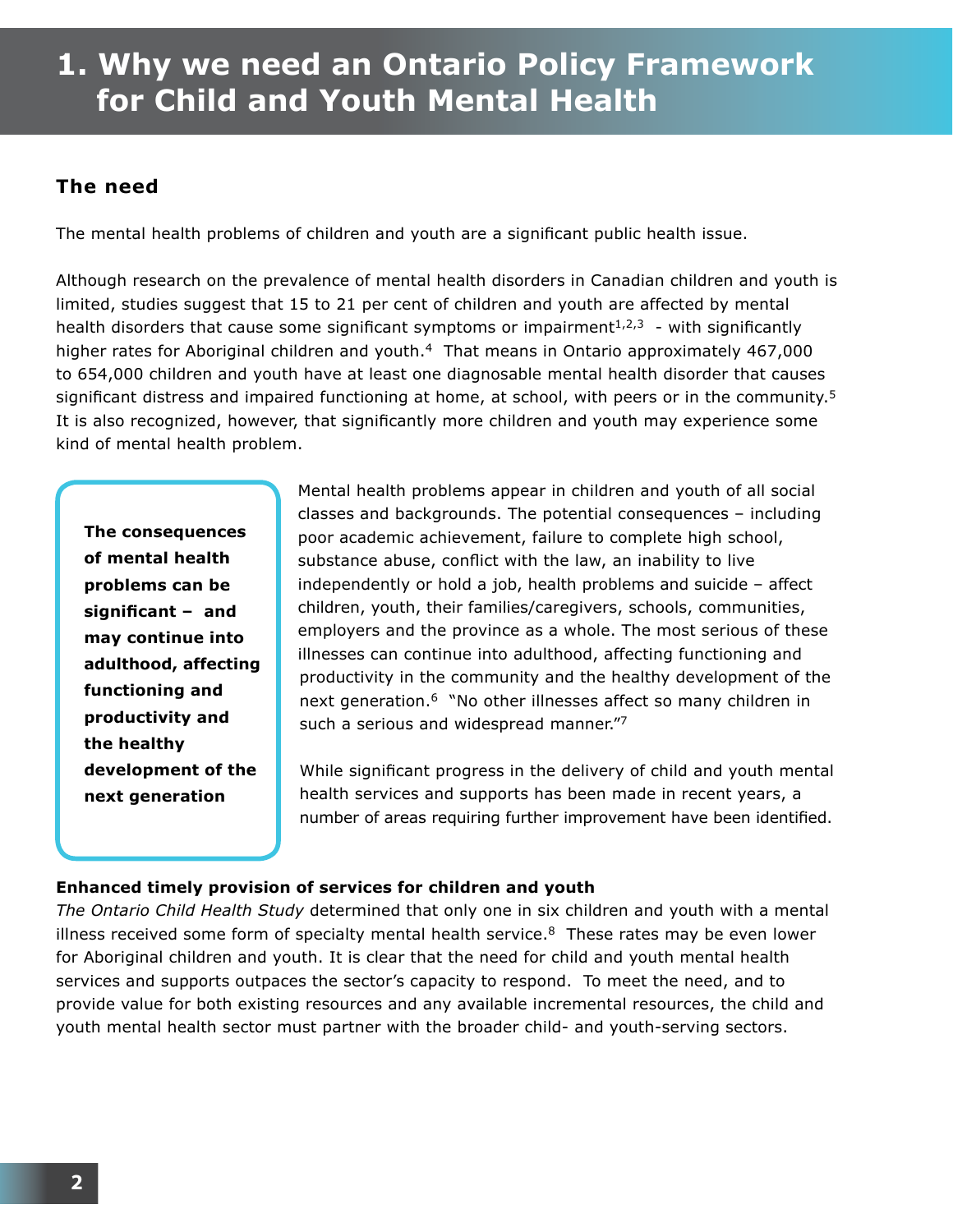#### **Increased emphasis on health promotion, illness prevention and earlier identification**

To date the focus of child and youth mental health services and supports has been on intervention and treatment. Consequently, communities often do not deliver services that promote optimal mental health, prevent mental illness, and identify problems earlier. While enhancing these services may require additional resources in the short term, they could, over time, reduce the need for more intensive, costly services/supports, reduce the duration and severity of mental illness, and improve the life trajectory of children and youth.

#### **Enhanced collaboration across service sectors**

The child and youth mental health sector has evolved differentially over time to meet local needs and consequently service delivery can appear fragmented. To help families/caregivers navigate services and supports, and to prevent children and youth from "falling through the cracks", we need to strengthen linkages, collaboration, coordination, and most importantly, a commitment to share responsibility for child and youth mental health, both within and beyond the child and youth mental health sector.

#### **Enhanced consistency in service provision**

The differential evolution of the child and youth mental health sector over time has also created a number of inconsistencies in the delivery of child and youth mental health services and supports. These include inconsistent screening and assessment practices, perceived and real differences in access, and inconsistencies in timeliness and quality of services. Enhancements in provincial service standards and screening and assessment procedures will support a more coordinated and consistent approach to service delivery.

#### **Enhanced use of "what works" integrated into practice**

There is a growing body of evidence about what works in mental health practice, however there are gaps between what is known to improve mental health and service delivery practices. Improving dissemination of this knowledge, and putting it into practice, will benefit children, youth, their families/caregivers and service providers.

#### **Social inclusion of children and youth with mental health problems**

The stigma associated with mental health problems continues to create barriers to social acceptance and access to services/supports. This stigma may be exacerbated when services and supports are delivered outside child- and youth-focused environments. Reducing the stigma associated with mental health problems/illnesses may result in greater community support for children and youth and timelier access to needed services.

#### **Enhancements in accountability**

Gaps in the sector's infrastructure hamper its performance and its capacity to improve. The development of a more accountable, better-managed sector depends on cross-sectoral planning and accountability at community and government levels.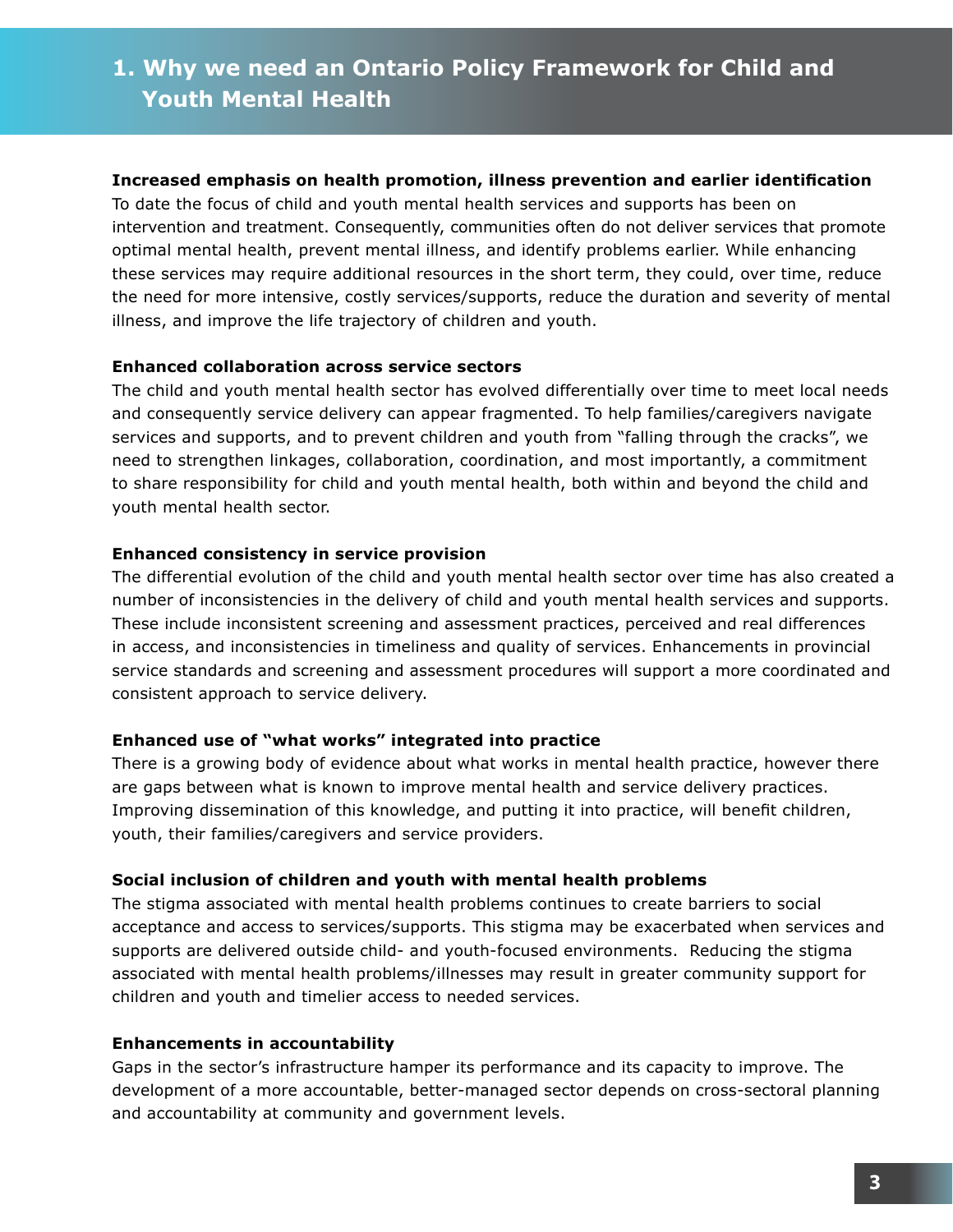#### **The opportunity**

The formation of the Ministry of Children and Youth Services (MCYS) in 2004 signaled Ontario's commitment to children and youth. The establishment of MCYS allows for focused leadership on child and youth issues and provides the opportunity to create more effective and efficient services and supports for children, youth and their families/caregivers.

**The formation of MCYS signaled Ontario's commitment to children and youth**

MCYS has a key role in leading and encouraging collaboration on child and youth issues across child- and youth-serving ministries and sectors. MCYS is committed to continue working alongside government and community partners to establish an integrated and collaborative system of services and supports for children, youth and their families/ caregivers. To this end, MCYS has set in motion a number of initiatives, such as Best Start, the Child Welfare Transformation and the Youth Justice Transformation, which were guided by a series of stakeholder roundtables.

As the champion of children and youth, MCYS will provide leadership in cross-sectoral service planning. Success, however, depends on

collaboration amongst everyone who works with children and youth. With the commitment, time and energy of countless individuals, families/caregivers and service providers, we are in the process of building on an impressive array of existing services and supports.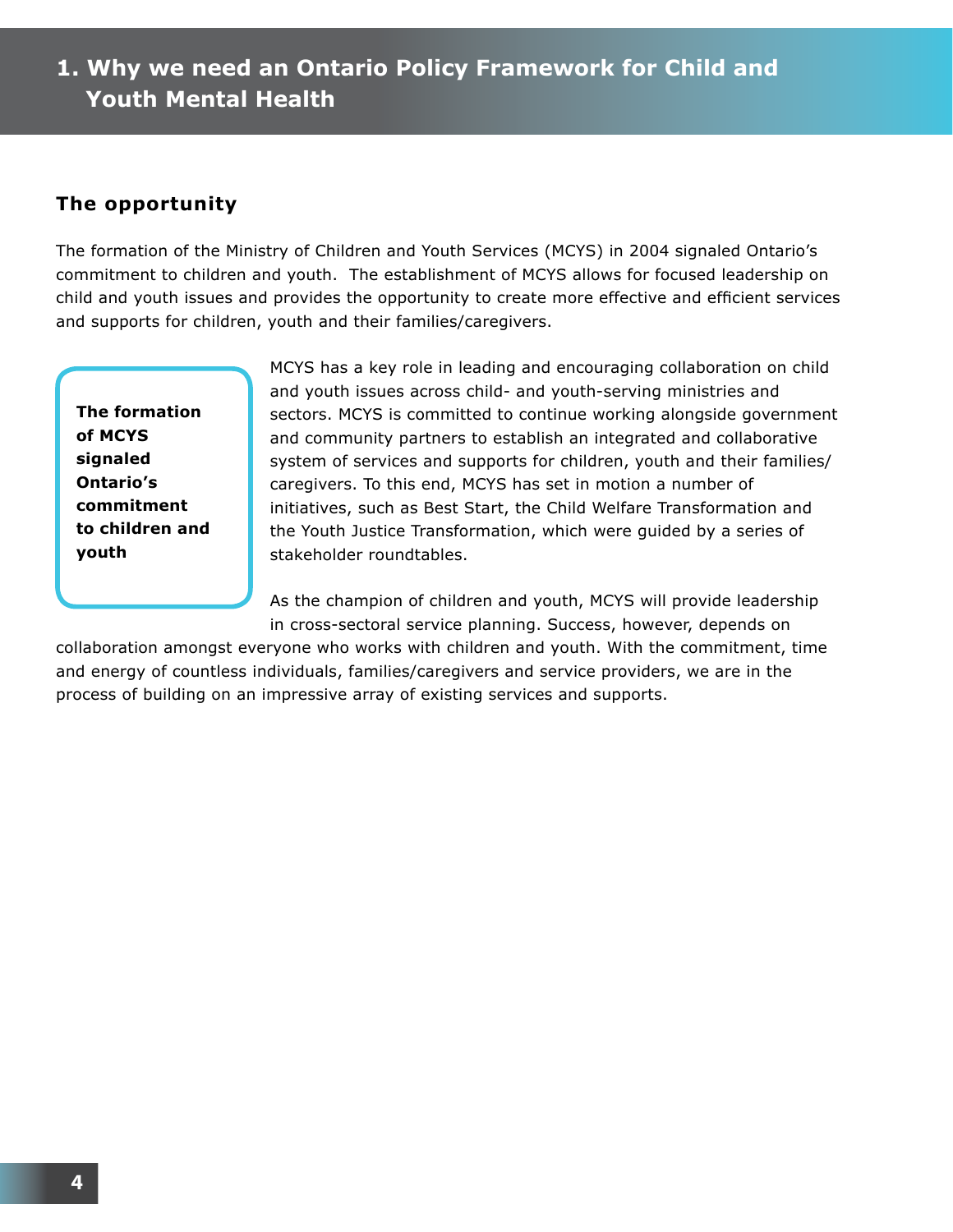#### **Child and youth mental health services and supports**

In Ontario, child and youth mental health services are provided primarily to children and youth from birth to 18 years of age under the authority of the *Child and Family Services Act (CFSA)*. These services are not mandatory under the *CFSA*, but are provided to the level of available resources.

MCYS funds over 260 agencies which provide child and youth mental health services and supports, including approximately 90 dedicated children's mental health centres which have concentrated their expertise in child and youth mental health. The range of services provided by mental health agencies funded by MCYS include: prevention, parent education and training, early detection and intervention, counselling and support, assessment and treatment, respite, out-of-home residential placements and treatment, and day treatment services and supports.

MCYS also directly funds:

- two child and youth mental health facilities (Toronto and London)
- some hospital based children's mental health outpatient programs
- the Provincial Centre of Excellence for Child and Youth Mental Health at the Children's Hospital of Eastern Ontario
- a telepsychiatry program serving rural and remote communities.

In addition, mental health services are provided to children and youth within the youth justice sector and through a range of prevention programs and residential services such as early years, child protection and well-being, and complex special needs.

We are joined by other provincial ministries, including the Ministries of Education and Health and Long-Term Care, who also fund crucial services and supports for children and youth with mental health needs. These ministries are also our key links to their respective sectors and service providers.

Other ministries, including the Ministries of Health Promotion, Municipal Affairs and Housing, Community and Social Services, the Attorney General and Community Safety and Correctional Services, also support child and youth mental health through prevention, diversion and health promotion programs.

This framework provides the foundation for community and government partners to work together to improve the mental health and well-being of Ontario's children and youth.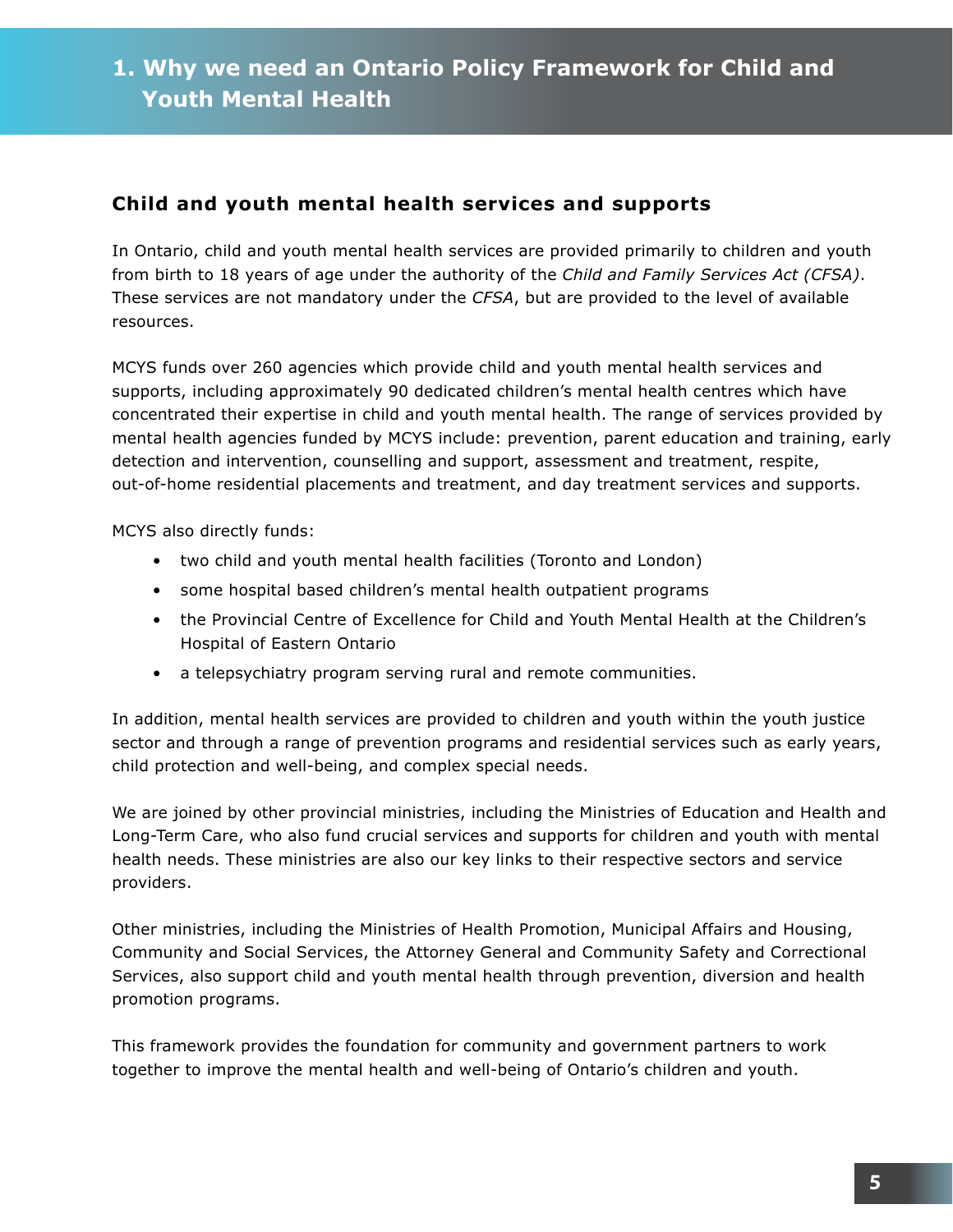#### **Our vision**

We envision an Ontario in which child and youth mental health is recognized as a key determinant of overall health and well-being, and where children and youth grow to reach their full potential.

**We envision an Ontario in which child and youth mental health is recognized as a key determinant of overall health and well-being, and where children and youth grow to reach their full potential**

This vision requires a commitment on the part of everyone in Ontario to promote the well-being of children and youth, so that children and youth with mental health problems and illnesses live, learn and thrive in their communities.

Government and community partners have different roles, but each shares in the responsibility for delivering child and youth mental health services and supports. Government ministries share responsibility for setting policy direction, improving cross-sectoral coordination and collaboration, and funding services. Service providers share responsibility for meeting the needs of children, youth and their families/caregivers, the efficient use of resources, the delivery of evidencebased services/supports, and for the outcomes achieved.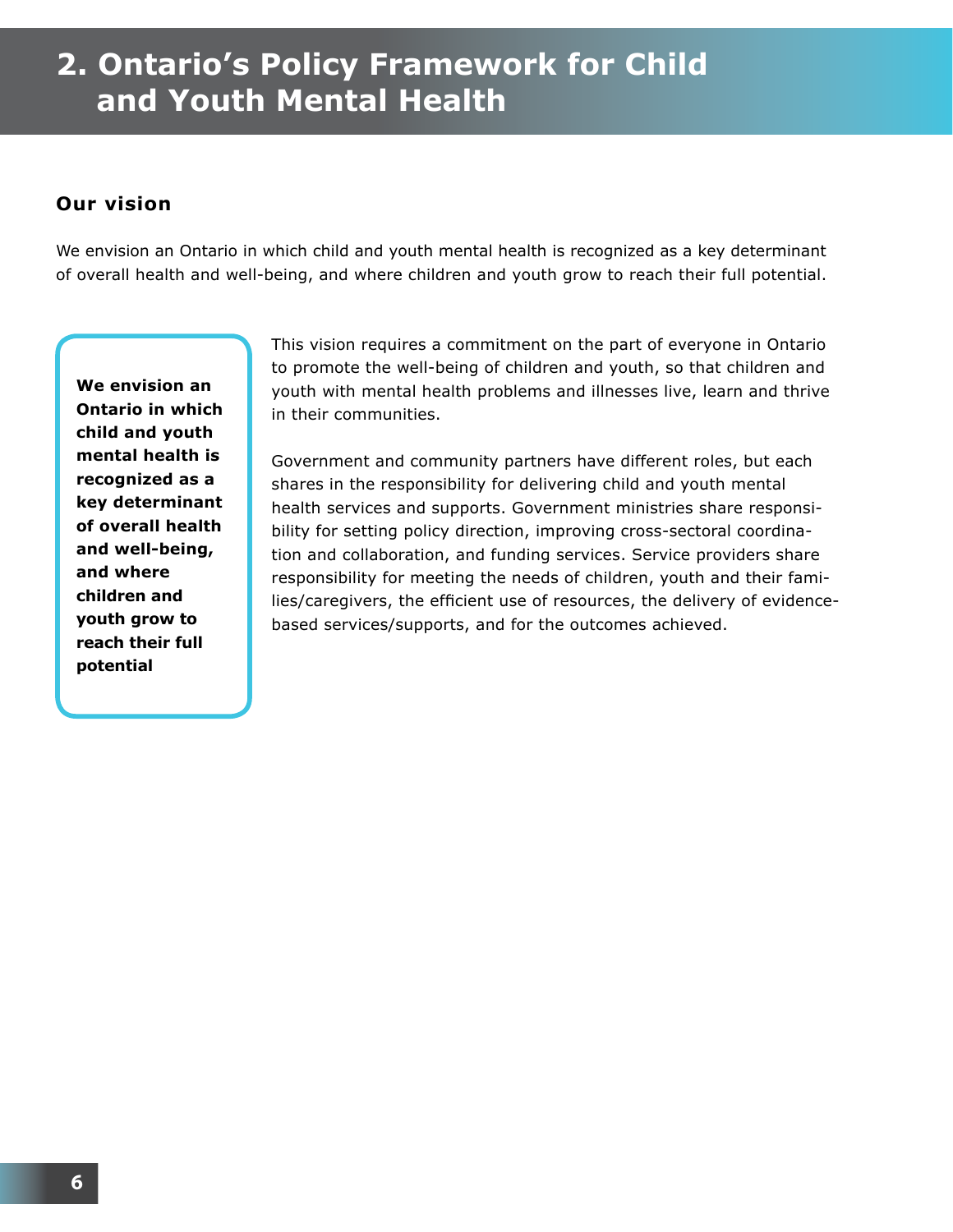#### **Guiding principles**

To support this vision, the policy framework identifies the following principles to guide child and youth mental health services and supports:

#### **Child, youth and family-centred**

Services and supports should be developmentally- and age-appropriate, culturally and linguistically relevant, responsive, and matched to the strengths and needs of children, youth, and their families/caregivers. Children, youth and their families/caregivers, where possible, should be involved in the planning and delivery of services/supports.

**Community driven - services and supports should be provided as close to home as possible** A supportive community promotes healthy child and youth development. The broader community should be responsible for the well-being of their children, youth and their families/caregivers and be engaged in planning services and supports within their local communities.

#### **Accessible**

Services and supports should be accessible to all children, youth and their families/caregivers who need them in a timely and appropriate manner. Services and supports should be adapted to the unique needs of children, youth and their families/caregivers and delivered respectfully and competently, with sensitivity to race, culture, national origin, heritage, language, faith, gender, sexual orientation, class, diagnosis, disabilities, special needs or other characteristics - with none of these factors serving as barriers to accessing appropriate services/supports.

#### **Coordinated and collaborative**

The child and youth mental health sector at government and community levels should enhance coordination and collaboration within and across all child- and youth-serving sectors.

#### **Evidence-based and accountable**

Research points to the most effective practices and programs for improving the lives of children, youth and their families/caregivers. Service providers should be educated, trained and supported in evidence-based practices and should consistently evaluate outcomes as part of their continuous quality improvement efforts.

Aboriginal community engagement will be guided by the principles of Ownership, Control, Access and Possession (OCAP)<sup>9</sup>, as adopted by the National Aboriginal Health Organization and the Aboriginal Healing and Wellness Strategy, and supported by Ontario's New Approach to Aboriginal Affairs. These principles will guide and support the provincial Aboriginal engagement process through respect for indigenous knowledge and protocols, and considerations for the appropriate translation and use of cultural or traditional knowledge.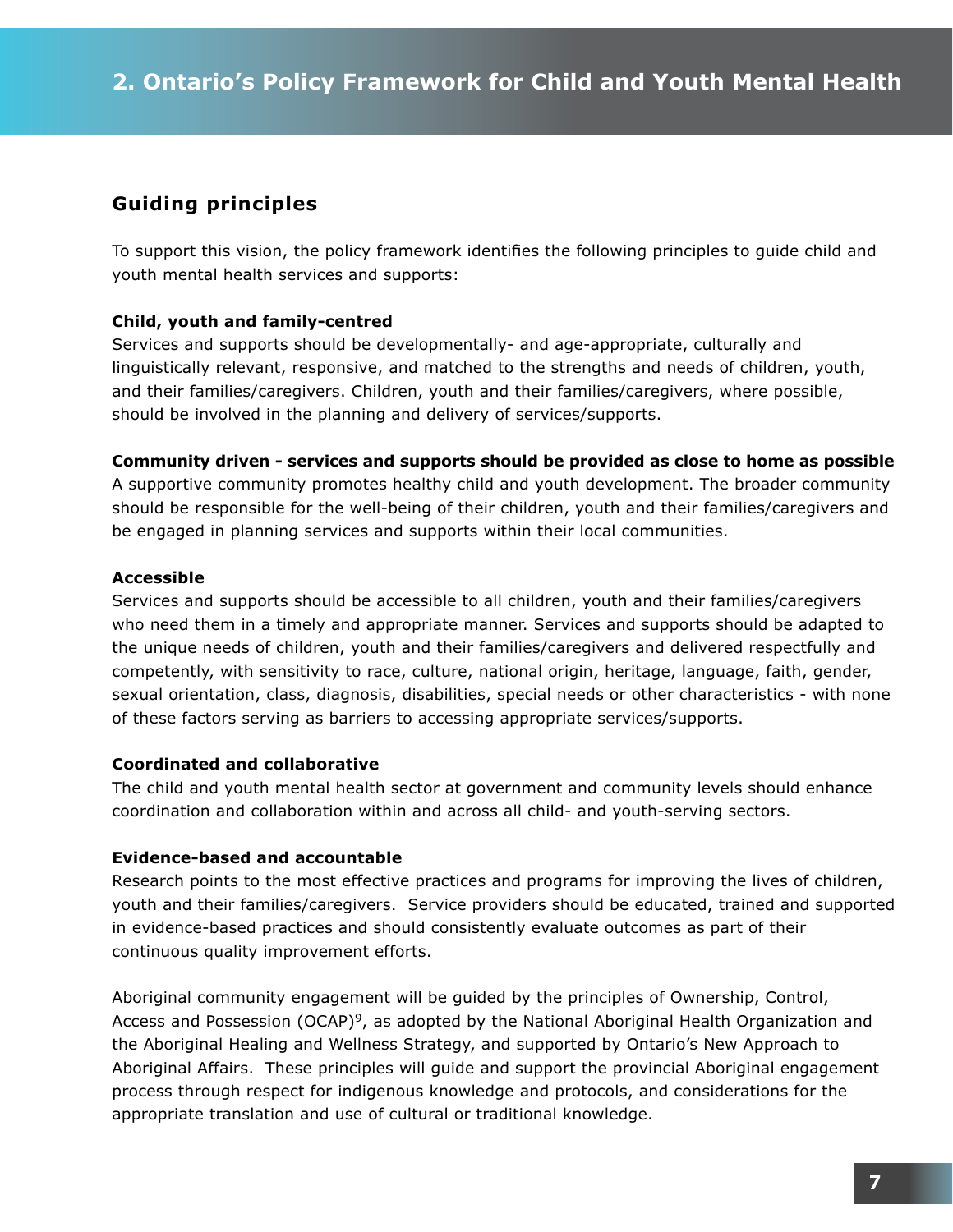#### **The target population**

Because all Ontario children and youth deserve the opportunity to achieve optimal mental health, this policy framework applies to:

- all children and youth from birth up to age 18, and their families/caregivers
- children and youth identified as being at risk for, or who are experiencing, mental health problems
- children and youth who are experiencing significant mental health problems/illnesses
- children and youth experiencing the most severe, complex, rare or persistent diagnosable mental illnesses.

#### **The continuum of needs-based services and supports**

This policy framework is based on a key concept: a continuum of needs-based services and supports.

The continuum reflects the types of *functions* necessary to meet the mental health needs of children and youth. The continuum encompasses a wide range of *services* and *supports* available across a number of child- and youth-serving sectors. These services vary in type, intensity, specialization and mode of delivery.

The actual range of services and supports in a community and who delivers them will also vary, depending on the local context, needs of children, youth and their families/caregivers, and available resources. Children, youth and their families/caregivers may enter the continuum at any point. They may access services and supports of varying intensities at different times, or need several at one time.

Ultimately all children and youth should have access to a continuum of services and supports based on their needs, and each community should work towards facilitating this goal.

The continuum can also be viewed as a key tool to guide community planning and longer-term strategic investments and reinvestments in child and youth mental health services and supports.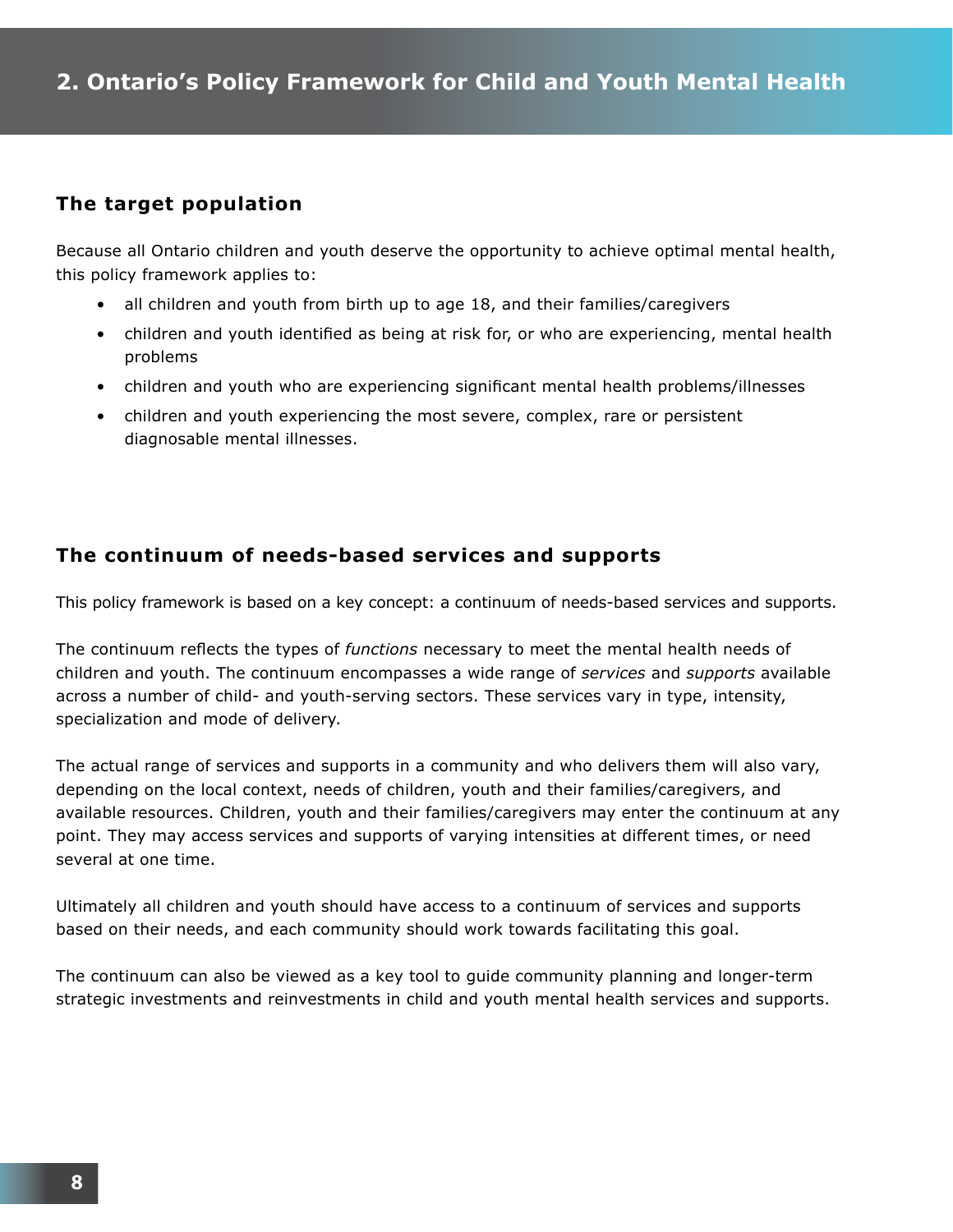Services and supports must be tailored to culturally and socio-economically diverse populations. Children, youth and their families/caregivers who live in rural and remote areas need improved access to mental health professionals and resources. The cultural and linguistic needs of Aboriginal and Francophone children, youth and their families/caregivers need to be considered when addressing mental health issues and developing and delivering programs, services and supports. Service provider staff should include members of diverse ethnic, cultural and linguistic groups that reflect the communities they serve.

This framework calls for government and community partners to work together to promote the optimal mental health of all children and youth, and to identify and support children and youth with, or at risk of developing, a mental health problem or illness. The availability of services and supports identified on the continuum is the shared responsibility of cross-sectoral government and community partners. Inter-ministerial partnerships are key to aligning child and youth mental health policy and program priorities, roles, and resources across sectors.

Each of the functions on the continuum may be addressed by a range of services and supports that vary in intensity and duration. It is recognized that the expertise to deliver some of these services and supports resides within specific professional groups (e.g., early intervention services such as school-based programs may be provided by a range of professionals such as social workers, communitybased psychologists or teachers; specialized interventions may include treatment delivered by hospital-based psychiatrists). Although examples of services and supports for each function on the continuum are included, please see Appendix C for a more comprehensive list of examples that may help guide community planning and service delivery.

**This framework calls for government and communities to partner together to promote the optimal mental health of Ontario's children and youth**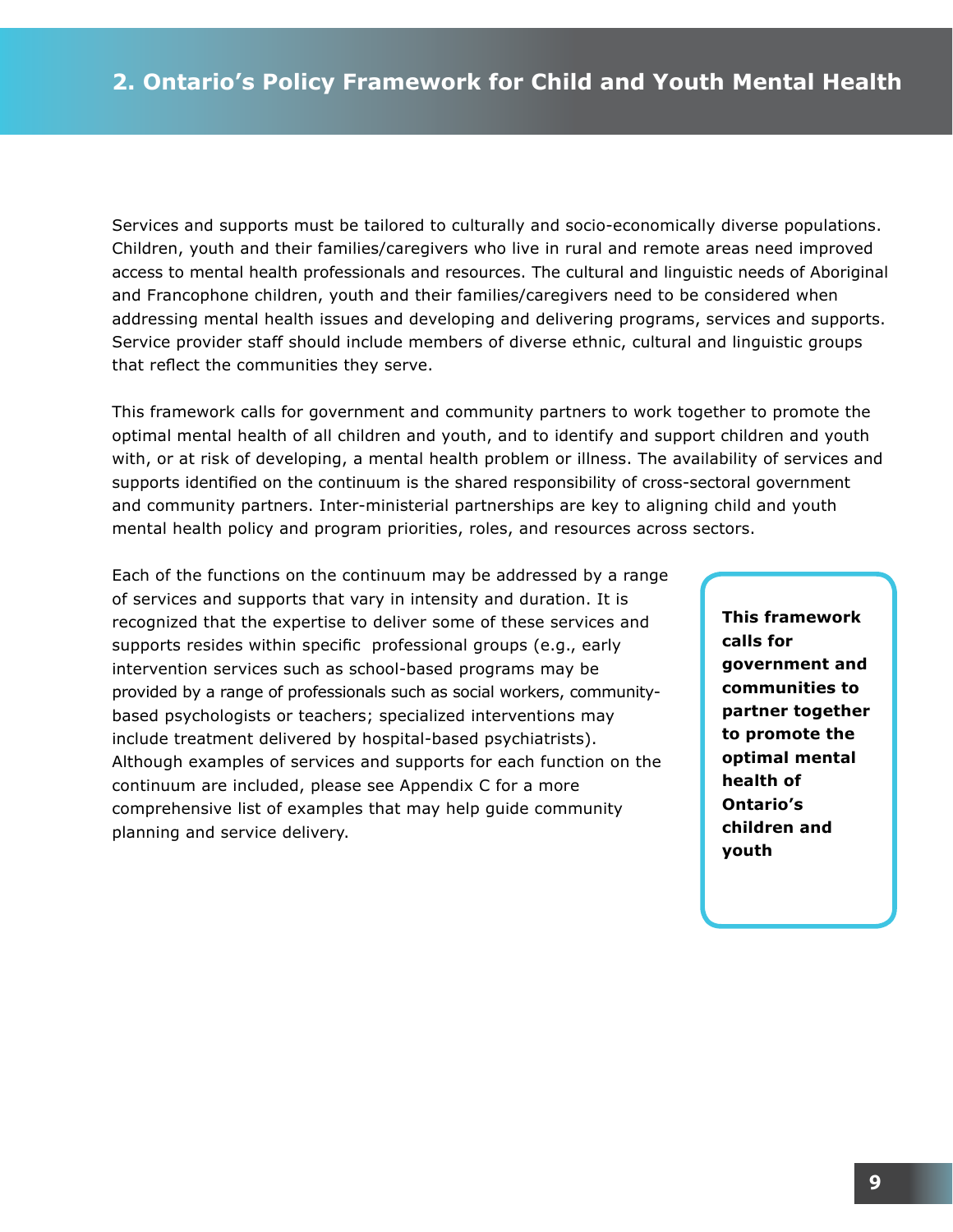| ביו יוסט מונק מענות לא ה<br><b>Demanded the Second Proper</b> | their functioning in most areas, such<br>Children and youth experiencing the<br>illnesses that significantly impair<br>persistent diagnosable mental<br>most severe, complex, rare or<br>as at home, school and in the<br>community<br>their functioning in some areas, such<br>health problems/illnesses that affect<br>as at home, school and/or in the<br>experiencing significant mental |                                                                                                                                                                                | Assessment<br>Assessment  | Referral<br>Referral                                                   | Emergency Response/Crisis<br>(e.g., mobile crisis units)<br>Intervention<br>(e.g., short-term crisis support)<br>Emergency Response/Crisis<br>Intervention | Family/Caregiver Education and<br>(e.g., in and out of home respite<br>services; Aboriginal Elders and<br>traditional teachers)<br>Support<br>(e.g., parenting programs/parenting<br>Family/Caregiver Education and<br>Support<br>groups) | (e.g., continued care for those with<br>treatment/detention and custody)<br><b>Highly Specialized Treatment</b><br>chronic illnesses; secure<br>Intensive Intervention/Treatment<br>(e.g., multi-professional teams in<br>schools/agencies) | Social/Community Supports<br>(e.g., parent support group)<br>(e.g., peer/mentoring support programs)<br>Social/Community Supports | health sector to facilitate transitions for<br>with professionals in the adult mental<br>(e.g., access mechanisms; working<br>Mavigation/Service Coordination<br>youth)<br>(e.g., youth justice diversion programs)<br>Navigation/Service Coordination | Professional Training, Support and<br>(e.g., provision of training to other<br>Collaboration<br>professionals)<br>Professional Training, Support and<br>(e.g., knowledge transfer of evidence-<br>based practices in intervention and<br>Collaboration<br>treatment) |
|---------------------------------------------------------------|----------------------------------------------------------------------------------------------------------------------------------------------------------------------------------------------------------------------------------------------------------------------------------------------------------------------------------------------------------------------------------------------|--------------------------------------------------------------------------------------------------------------------------------------------------------------------------------|---------------------------|------------------------------------------------------------------------|------------------------------------------------------------------------------------------------------------------------------------------------------------|-------------------------------------------------------------------------------------------------------------------------------------------------------------------------------------------------------------------------------------------|---------------------------------------------------------------------------------------------------------------------------------------------------------------------------------------------------------------------------------------------|-----------------------------------------------------------------------------------------------------------------------------------|--------------------------------------------------------------------------------------------------------------------------------------------------------------------------------------------------------------------------------------------------------|----------------------------------------------------------------------------------------------------------------------------------------------------------------------------------------------------------------------------------------------------------------------|
|                                                               | Children and youth who are<br>community<br>such as<br>Children and youth identified as<br>at home, school and/or in the<br>at risk for, or who are<br>experiencing, mental health<br>functioning in some areas,<br>problems that affect their<br>community<br>being                                                                                                                          | Promotion; Illness Prevention; Early Identification; Early Intervention<br>(e.g., anti-stigma efforts; parenting programs; professional consultation; first episode psychosis) | Assessment                | Referral                                                               | Emergency Response/Crisis<br>(e.g., help lines)<br>Intervention                                                                                            | Family/Caregiver Education and<br>materials; advocacy services)<br>(e.g., provision of educational<br>Support                                                                                                                             | e.g., counselling; Aboriginal<br>traditional teachers<br>Intervention                                                                                                                                                                       | community directory of services<br>Social/Community Supports<br>and programs)<br>(e.g.,                                           | Navigation/Service Coordination<br>(e.g., web-based information)                                                                                                                                                                                       | Professional Training, Support and<br>consultation with other<br>Collaboration<br>professionals)<br>(e.g.,                                                                                                                                                           |
|                                                               | All children, youth and their<br>families/caregivers                                                                                                                                                                                                                                                                                                                                         | Mental Health                                                                                                                                                                  | <b>Screening/Referral</b> | Social/Community Supports<br>(e.g., recreational programs;<br>housing) | (e.g., school-based anti-stigma<br><b>Public Education</b><br>programs)                                                                                    | Professional Training, Support<br>(e.g., training primary health care<br>professionals to identify at-risk<br>and Collaboration<br>children/youth)                                                                                        |                                                                                                                                                                                                                                             |                                                                                                                                   |                                                                                                                                                                                                                                                        |                                                                                                                                                                                                                                                                      |
|                                                               | population<br>Target                                                                                                                                                                                                                                                                                                                                                                         | provided to<br>each target<br>population<br>Functions<br>needs of<br>meet the                                                                                                  |                           |                                                                        |                                                                                                                                                            |                                                                                                                                                                                                                                           |                                                                                                                                                                                                                                             |                                                                                                                                   |                                                                                                                                                                                                                                                        |                                                                                                                                                                                                                                                                      |

# CONTINUUM OF NEEDS-BASED SERVICES AND SUPPORTS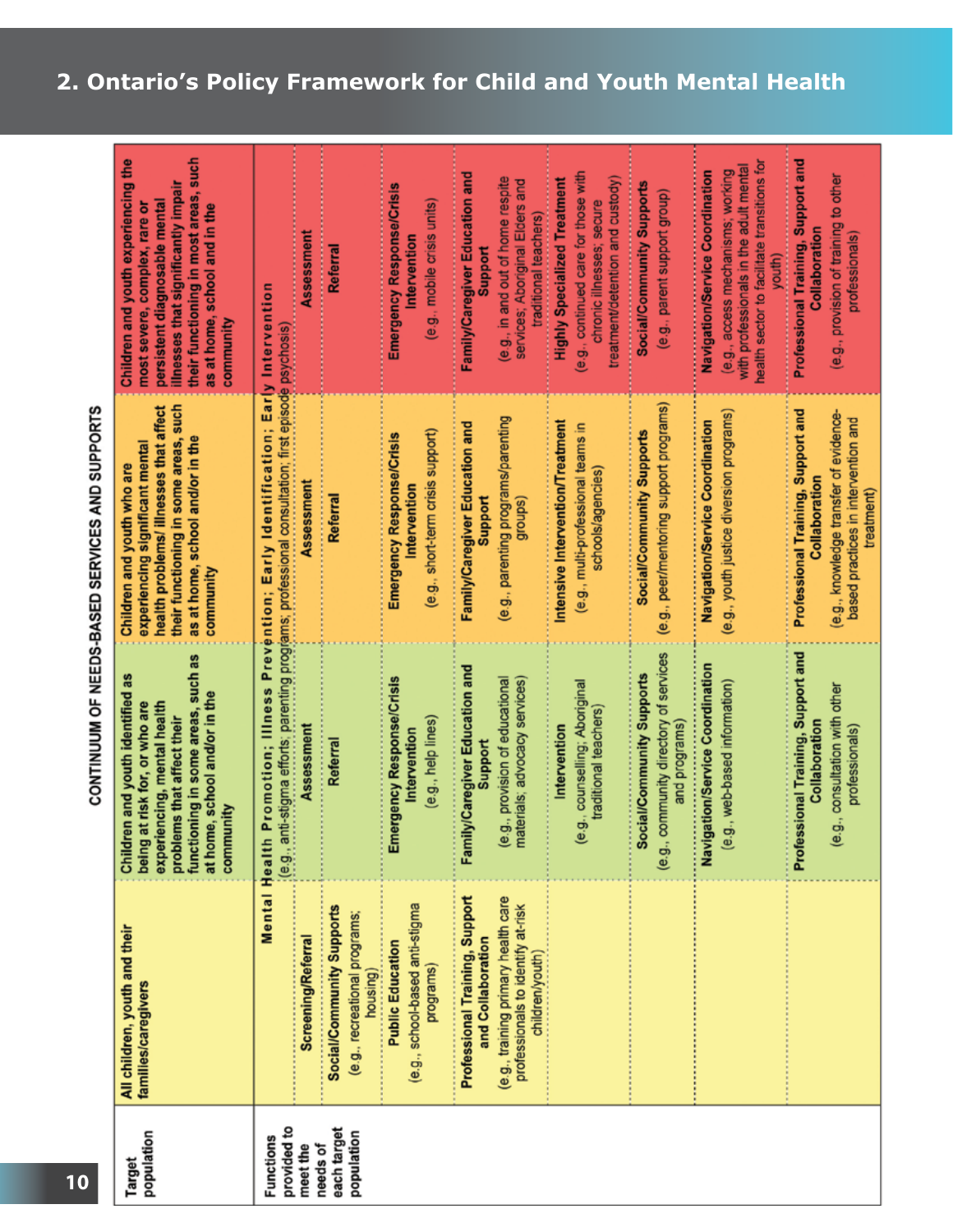#### **Strategic goals and priority areas for action: The direction for change**

Stemming from our discussions with community and government partners, and research, MCYS has identified four strategic goals to support improved mental health outcomes for children and youth. These goals will set the direction for long-term change in the delivery of child and youth mental health services and supports, and help child- and youth-serving sectors promote the optimal mental health and well-being of all children and youth.

The framework also identifies priority areas for action which will guide strategic investments and reinvestments in child and youth mental health services and supports, as resources become available. They also set the stage for inter-ministerial and cross-sectoral collaboration.

This framework calls for all government and community partners to work together to achieve the following goals:

- 1. A child and youth mental health sector that is coordinated, collaborative and integrated at all community and government levels, creating a culture of shared responsibility
- 2. Children, youth and their families/caregivers have access to a flexible continuum of timely and appropriate services and supports within their own cultural, environmental and community context
- 3. Optimal mental health and well-being of children and youth is promoted through an enhanced understanding of, and ability to respond to, child and youth mental health needs through the provision of effective services and supports
- 4. A child and youth mental health sector that is accountable and well-managed.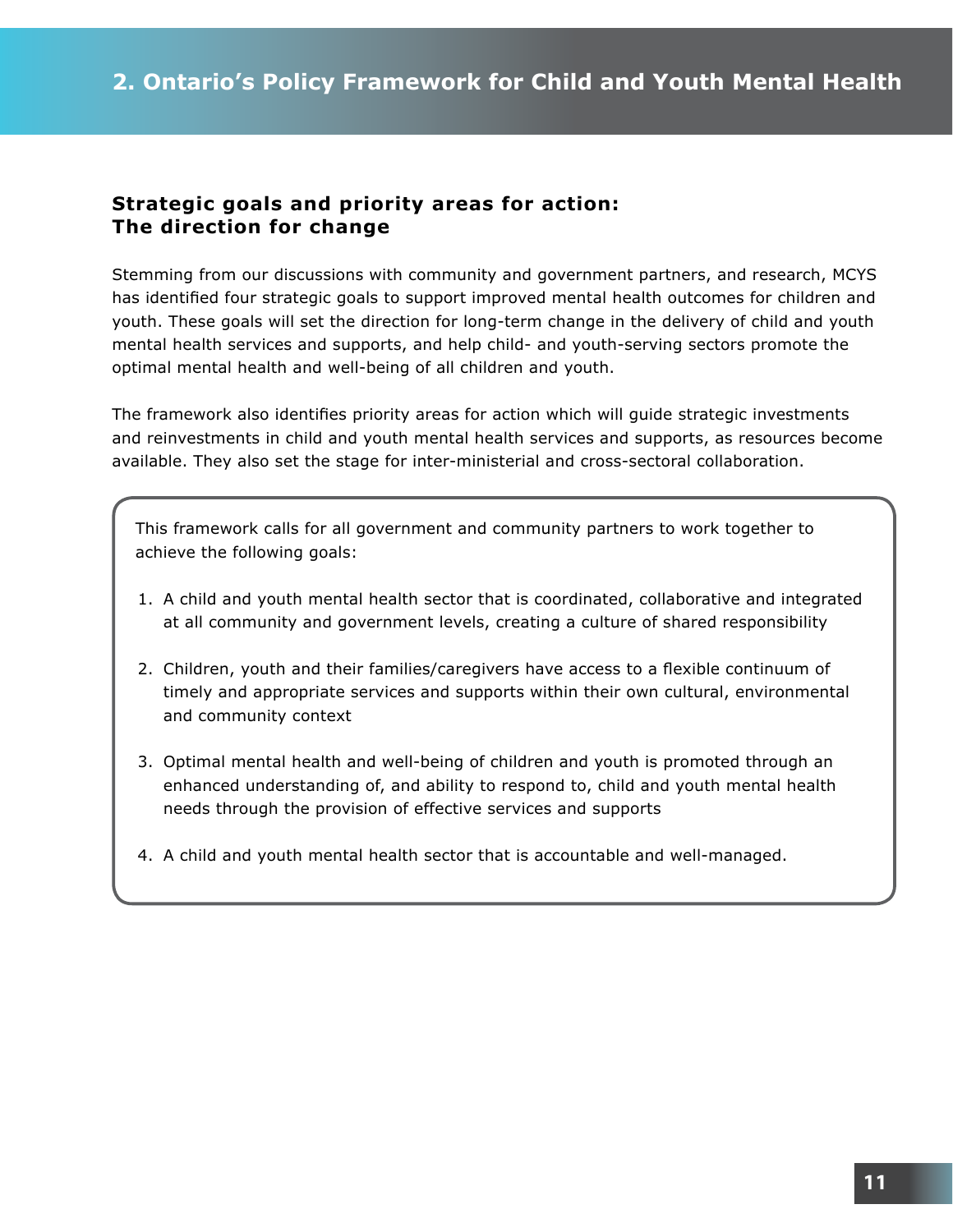#### **Goal 1:**

 *A child and youth mental health sector that is coordinated, collaborative and integrated at all community and government levels, creating a culture of shared responsibility.*

All child and youth services and supports have a role in developing and supporting optimal child and youth mental health. These services and supports must be delivered in a coordinated and collaborative way so that they are responsive to community needs, address service gaps, and make good use of available resources.

MCYS will work with the child and youth mental health sector to support it in integrating with Ontario's broader child- and youth-serving sectors, and the adult mental health sector to:

- foster cross-sectoral commitment at government and community levels to promote optimal mental health of all children and youth
- reduce the frustration of parents and caregivers in navigating through various child and youth-serving sectors for mental health services and supports
- support children and youth through key age, developmental, academic and sector transitions.

Research and community experience show that mental health problems often develop or are exacerbated at key age, developmental, academic and sector transitions. However, these transitions, such as entering elementary or high school, are also good opportunities to identify problems and intervene. Cross-sectoral coordination and collaboration is critical at all key transition points, particularly as the agencies and sectors involved throughout a child's/youth's life will vary over time.

#### **Priority Areas for Action**

- 1. Support enhanced integration of child and youth mental health services and supports within and across:
	- child- and youth-serving ministries
	- the child and youth mental health sector
	- broader child- and youth-serving sectors.
- 2. Facilitate effective transitions at multiple points that will support continuity of services and supports for children/youth with mental health problems/illnesses, including during:
	- various developmental stages (e.g., childhood to adolescence)
	- school/education transition points (e.g., early childhood education programs to school)
	- transitions to adult mental health services and supports (e.g., adolescent mental health services to adult mental health services)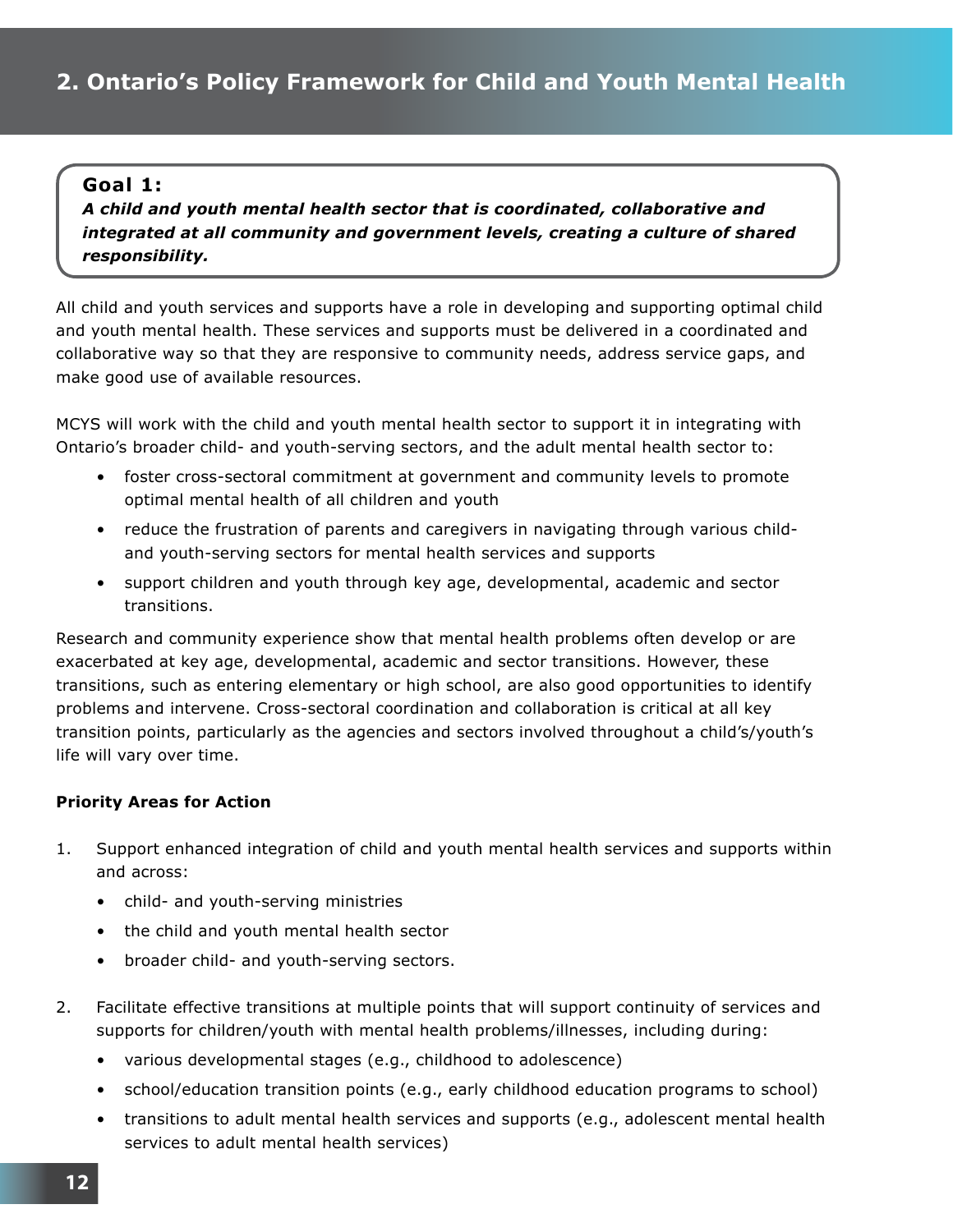- transitions within the continuum of needs-based services and supports (e.g., hospital based crisis services to ongoing community-based services through a mental health agency).
- 3. Enhance the ability of children, youth and their families/caregivers to navigate child and youth mental health services and supports.

#### **Goal 2:**

 *Children, youth and their families/caregivers have access to a flexible continuum of timely and appropriate services and supports within their own cultural, environmental and community context.*

Ultimately, all children and youth should have access to a continuum of services and supports based on their needs. Each community, with support from MCYS and other child- and youthserving ministries, should work towards facilitating this. The actual range of services and supports in each community and who delivers them will vary, depending on the local context, needs of children, youth and their families/caregivers, and available resources.

The continuum is a key tool to guide a community's longer-term strategic investments and reinvestments in child and youth mental health services and supports.

The continuum identifies a full range of mental health services and supports which will meet the needs of all children and youth. To be effective, mental health services and supports should:

- be planned and delivered in partnership with families/caregivers and communities, and with the full participation of all sectors involved with children and youth
- be respectful of, and responsive to, individual child, youth and family differences and backgrounds.

#### **Priority areas for action**

- 1. Each community should facilitate access to the continuum of needs-based services and supports, with an increased focus on mental health promotion, illness prevention, early identification and early intervention.
- 2. Improve responsiveness of the child and youth mental health sector to meet child and youth mental health needs by enhancing its ability to provide timely services and supports.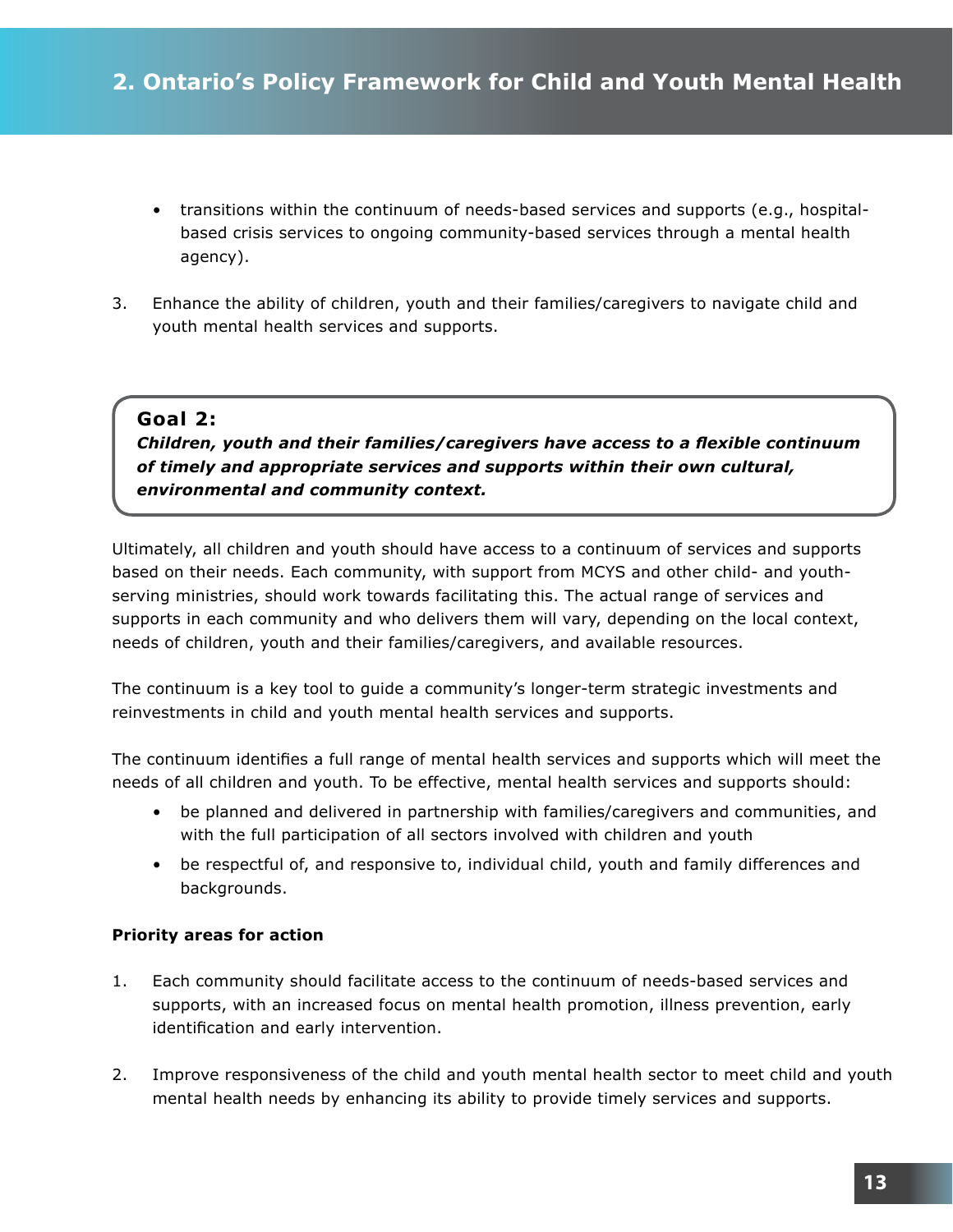#### **Goal 3:**

 *Optimal mental health and well-being of children and youth is promoted through an enhanced understanding of, and ability to respond to, child and youth mental health needs through the provision of effective services and supports.*

One of the most promising, cost-effective and humane ways to promote optimal mental health and well-being is to strengthen protective factors (the factors that increase resilience and protect a child/youth from poor mental health/life outcomes), and to reduce risk factors (the factors associated with poor mental health/life outcomes).

To achieve this, everyone involved in child and youth mental health needs to:

- help families/caregivers, the most significant people in influencing a child's early life, to provide the conditions for good mental health, spot the early onset of mental illness and participate effectively in the intervention process
- promote collaboration with community organizations that routinely interact with and influence children and youth. Mental health professionals can advise and disseminate information to cross-sector partners about child growth and development and evidence-based practices, so that programs can be tailored to best meet the needs of children and youth
- reinforce a positive community environment to enable children and youth to have positive connections with others through school, peer relations, and community activities, and overcome destructive influences
- reduce stigma and misunderstandings that prevent families/caregivers from recognizing mental health problems or seeking treatment.

The strategies to promote optimal mental health and well-being must be based on evidence that will enable families/caregivers to make informed choices, child- and youth-serving professionals to learn new approaches and incorporate new knowledge into practice, and children and youth to achieve improved outcomes.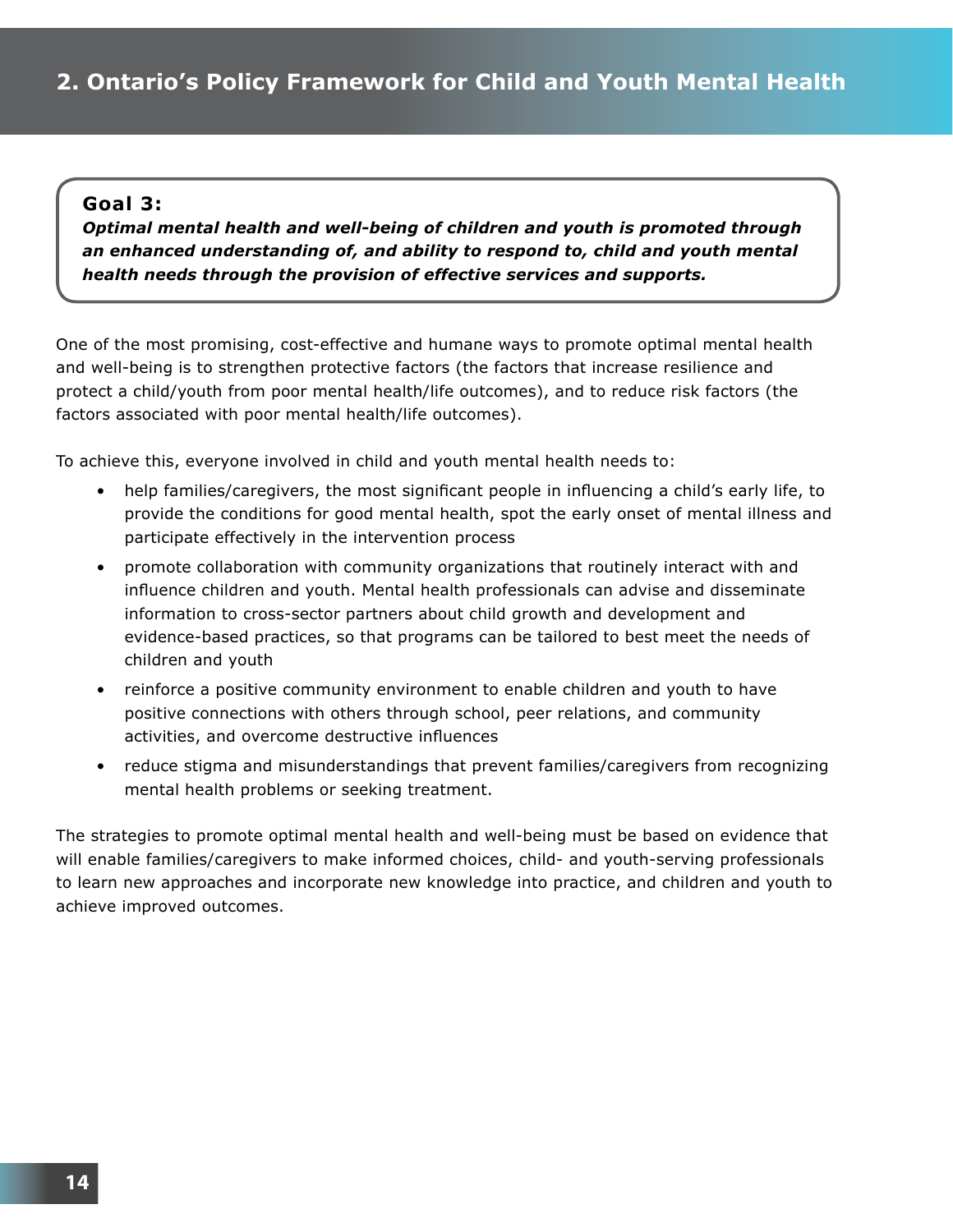The evidence of "what works" to improve child and youth mental health is growing. Through the hard work of many research stakeholders, such as the Centre of Excellence for Child and Youth Mental Health at the Children's Hospital of Eastern Ontario and Children's Mental Health Ontario, progress has been made in collecting evidence and exchanging knowledge of evidence-based practices.

MCYS will support continued efforts in knowledge development and exchange to promote and sustain better outcomes for children and youth in Ontario.

**MCYS will support continued efforts in knowledge development and exchange to promote and sustain better outcomes for children and youth in Ontario**

#### **Priority areas for action**

- 1. Engage in further stigma reduction efforts that increase community knowledge and understanding of the social determinants of health, the impacts of mental health problems/ illnesses, and the importance of social inclusion of all children and youth.
- 2. Build on the child and youth mental health knowledge base, including:
	- evidence on effectively promoting optimal mental health and well-being of children and youth
	- evidence on identifying, assessing, treating and reducing the impact of mental health problems/illnesses
	- data on the prevalence of child and youth mental health problems in Ontario.
- 3. Enhance the ability of the community to identify and respond to the mental health needs of children and youth.
- 4. Enhance the ability of child- and youth-serving professionals to identify and respond to the mental health needs of children and youth.
- 5. Enhance the use of evidence-based knowledge and practice within the child and youth mental health sector to support continuous improvements in professional practice and improved outcomes for children and youth.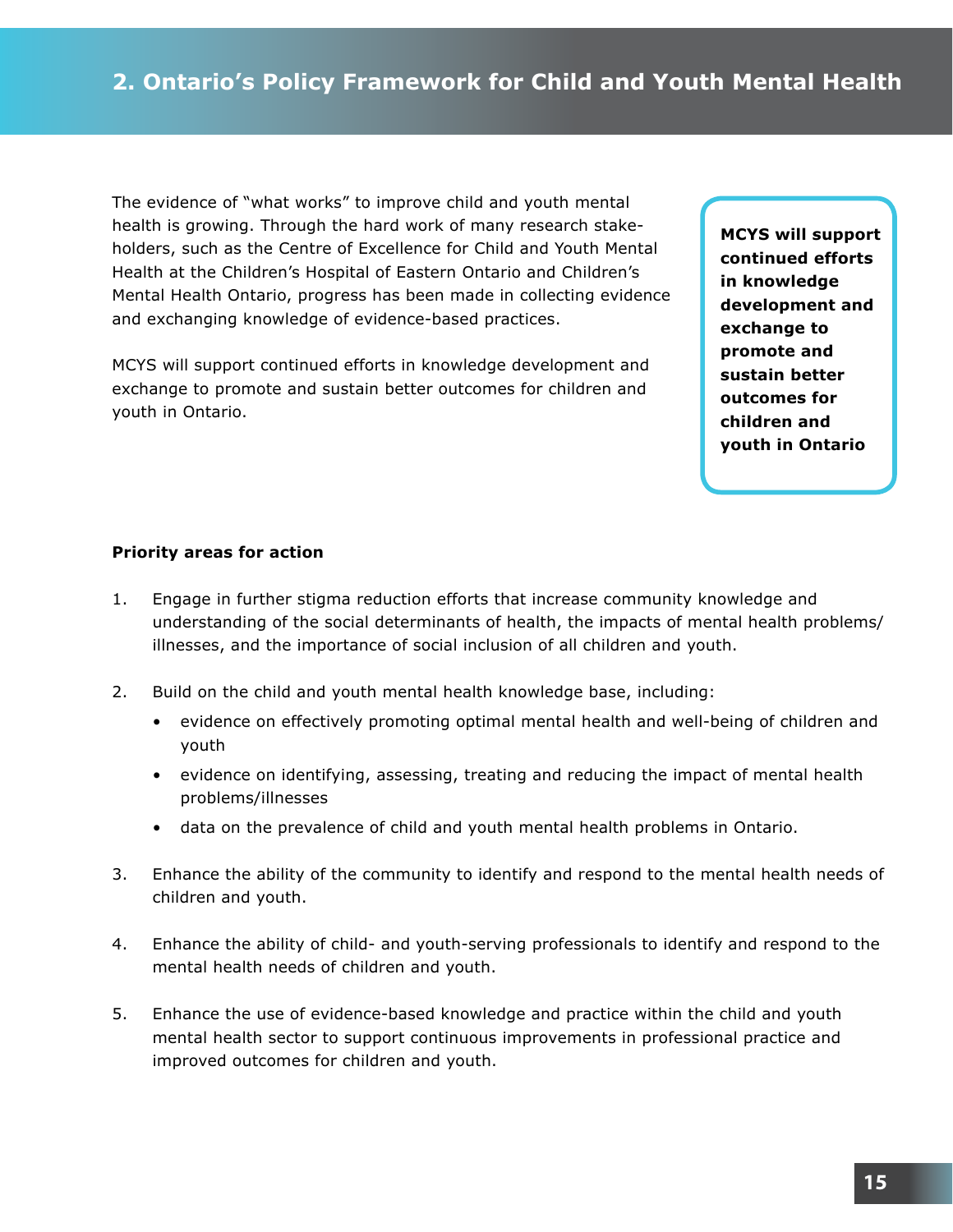#### **Goal 4:**

 *A child and youth mental health sector that is accountable and well-managed.*

Formal accountability practices are essential to improving the delivery of services and supports and to improving child and youth mental health outcomes.

Enhancements to formal practices should be adapted to demonstrate accountability at the provincial, regional and local levels:

- responsibility and accountability for child and youth mental health should be clear
- services and supports should be guided by standards
- service outcome measures should be established to measure the effectiveness of services delivered, and to facilitate the collection of data that will support continuous improvements in the delivery of child and youth mental health services.

Infrastructure supports which facilitate enhanced accountability and quality improvement include: information systems, including software to support accountability at multiple levels, attention to privacy and confidentiality concerns, feedback mechanisms to monitor progress, and collaboration with service providers in defining goals and selecting relevant measurement strategies.

#### **Priority areas for action**

- 1. Enhance the formal system of accountability between government and the child and youth mental health sector.
- 2. Build on outcome data to guide continuous sector improvements and to track child and youth outcomes.
- 3. Identify and develop service standards, guidelines and outcome measures in accordance with the priorities outlined in the framework.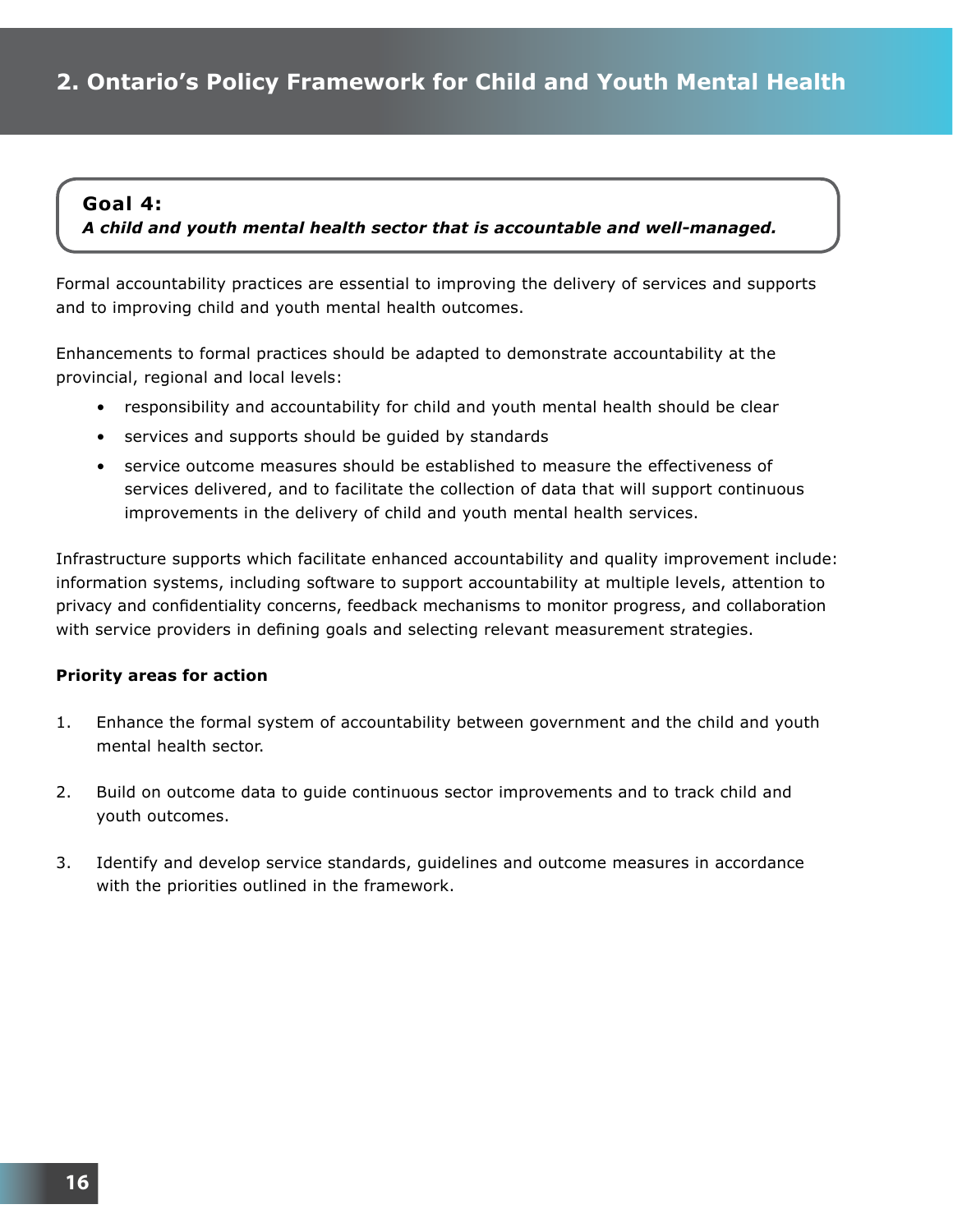The achievement of the vision and goals outlined in this policy framework will result in the following outcomes for child and youth mental health in Ontario:

- collaborative, coordinated and integrated child and youth mental health services and supports within and across sectors
- children and youth with mental health problems are socially included and accepted
- children and youth at risk of mental health problems are identified earlier through improvements in early recognition, screening and assessment
- children, youth and their families/caregivers are better able to access timely, effective and appropriate mental health services
- an accountable child and youth mental health sector.

MCYS is committed to working with government and community partners, within the child and youth mental health sector and across the broader child- and youth-serving sectors, to effect change based on the directions set out in this policy framework, and to create a culture of shared responsibility for child and youth mental health.

This will ultimately support improved mental health outcomes for children and youth and an Ontario in which child and youth mental health is recognized as a key determinant of overall health and well-being, and where children and youth grow to reach their full potential.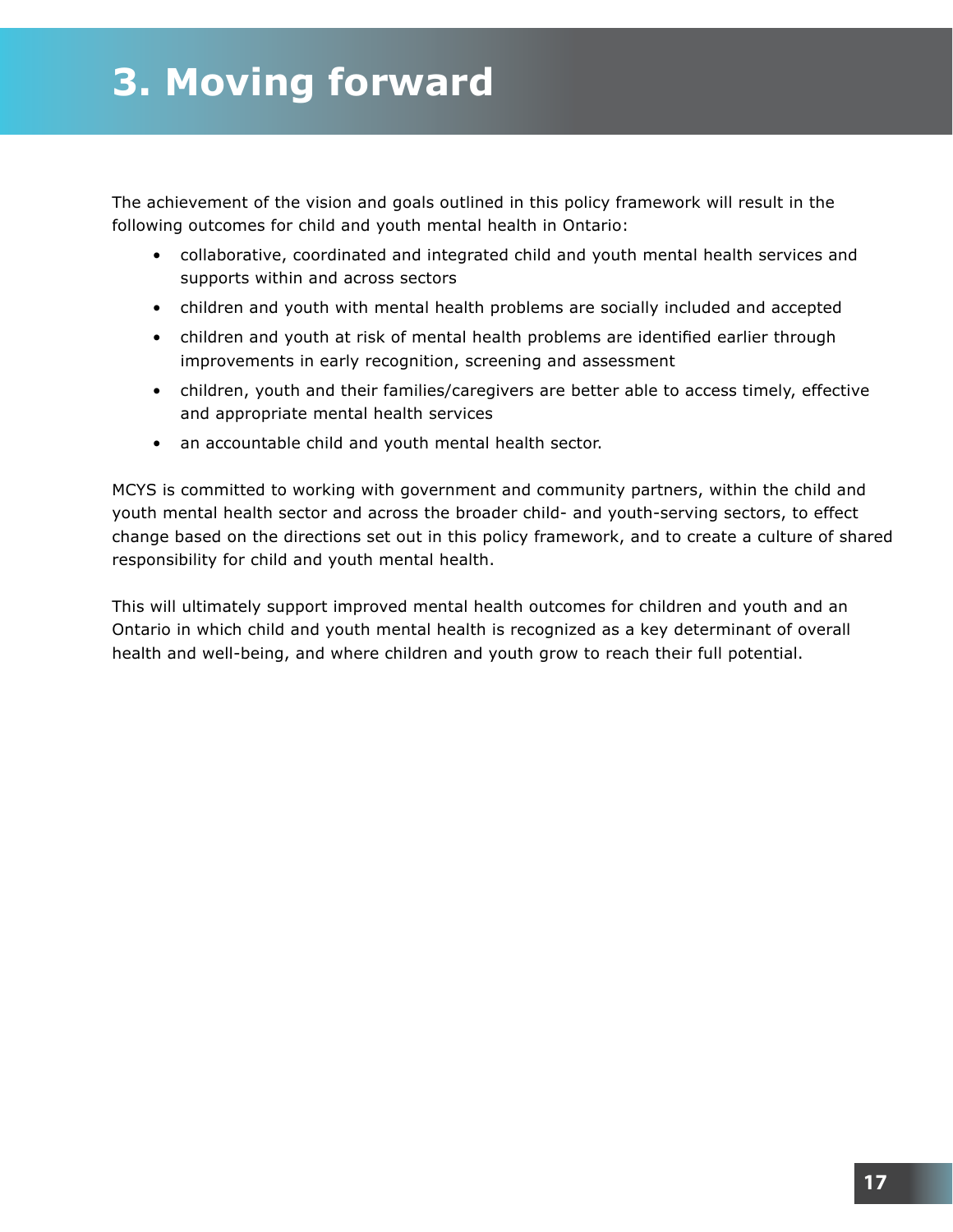This policy framework is based on many years of discussion and research, including a year of province-wide discussions with over 300 participants from a wide range of government and community partners, an extensive inter-jurisdictional literature review, consultations with mental health experts and a series of inter-ministerial discussions.

This is an outline of the community and inter-ministerial discussion processes used to inform the development of this framework.

#### **Community discussion process:**

- The Ministry contracted with Children's Mental Health Ontario in 2005, and worked in partnership with them to undertake community discussions on the policy framework in fall 2005, and to obtain sector input through the Children's Mental Health Ontario 2005 Summit
- In August 2005, the Ministry distributed the *Child and Youth Mental Health Policy Framework: Background Documen*t to funded service providers and key provincial stakeholders in the child and youth sector as a vehicle for community discussions
- Intended to provide a context for stakeholder discussions, the background document included summaries of child and youth mental health policy frameworks in other jurisdictions and identified questions to guide input about the important elements for an Ontario framework
- The Ministry received responses to the background document in fall 2005 through:
	- 14 inter-sectoral community discussion groups, which included parents and youth
	- consultation with the Centre of Excellence for Child and Youth Mental Health at the Children's Hospital of Eastern Ontario
	- 31 written submissions
	- Children's Mental Health Ontario 2005 Summit
- In addition, the Ministry consulted with experts on the policy framework and conducted interviews with community partners, including: Children's Mental Health Ontario, the Centre of Excellence for Child and Youth Mental Health at the Children's Hospital of Eastern Ontario, the Hospital for Sick Children, and community-based children's mental health service providers.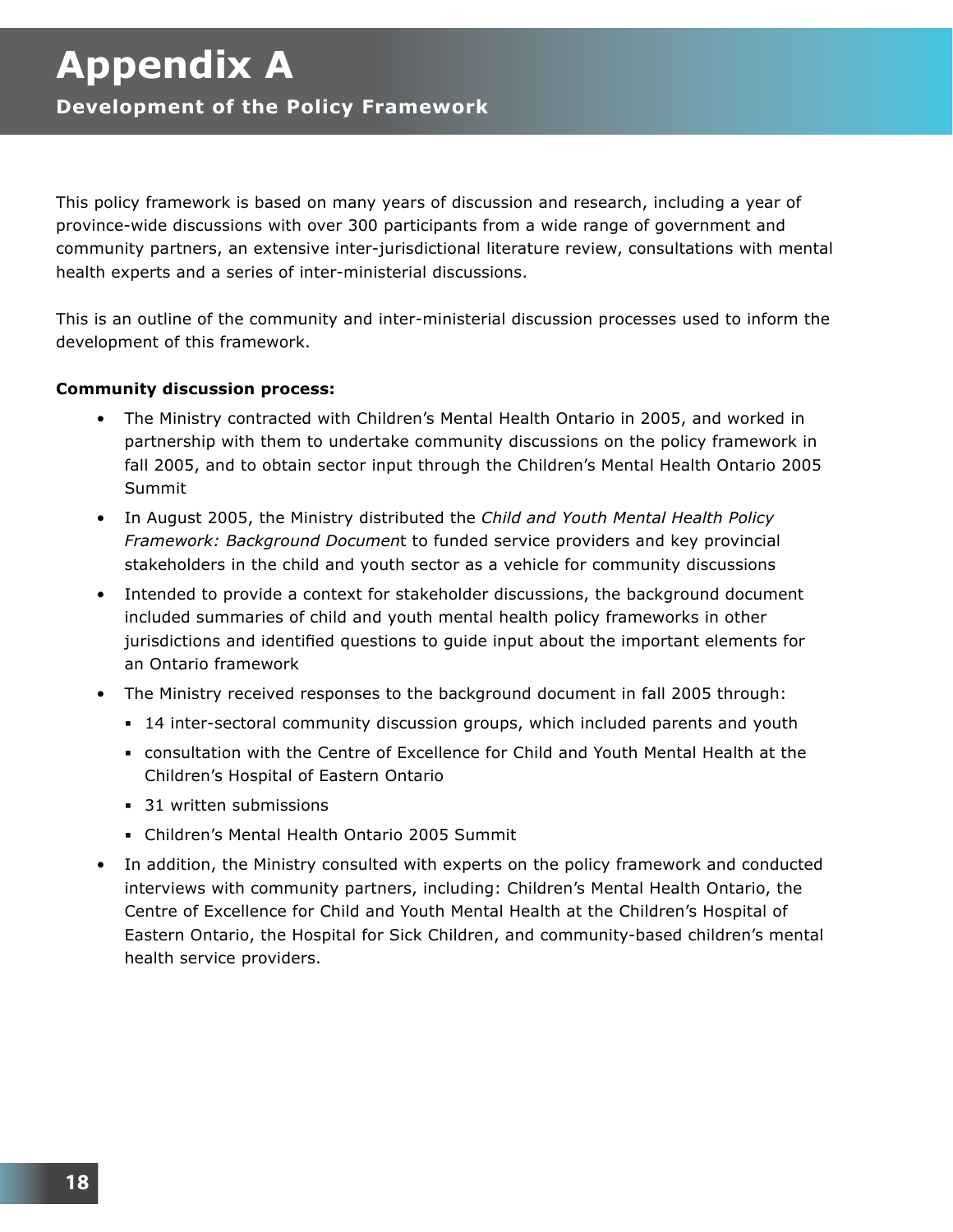#### **Inter-ministerial discussions:**

- The Ministry received inter-ministerial responses to the background document in fall 2005 through three inter-ministerial discussion groups, which included staff from the Ministries of Children and Youth Services, Community and Social Services, Education, Community Safety and Correctional Services, Attorney General, and Health and Long-Term Care
- In addition, interviews were held with inter-ministerial partners, including the Ministry's corporate and regional offices
- Inter-ministerial working groups representing a number of child- and youth-serving ministries were established to inform the development of the framework.

#### **Discussion Findings**

Through these discussions we heard that the framework should reflect:

- the importance of social determinants of mental health for children and youth
- the need for a full continuum of services, ranging from health promotion and prevention to highly intensive services
- the need for coordinated and collaborative planning and service delivery at the inter-ministerial, regional and local levels, especially at key transition points for children and youth
- the diverse needs of children, youth and their families/caregivers
- the importance of timely, accessible and appropriate services to meet the needs of children, youth and their families/caregivers.

Discussion participants emphasized the importance of holistic service delivery within the context of the whole child/youth and their community, including their cultural community. Families, caregivers and service providers were vocal about the need to recognize that "children are not little adults", the need to invest in prevention and early identification and the overall need for increased resources within the sector.

#### **Other top priorities identified included:**

- clear accountability standards
- investment in outcome-focused services and supports
- evidence-based practice
- continuous improvement.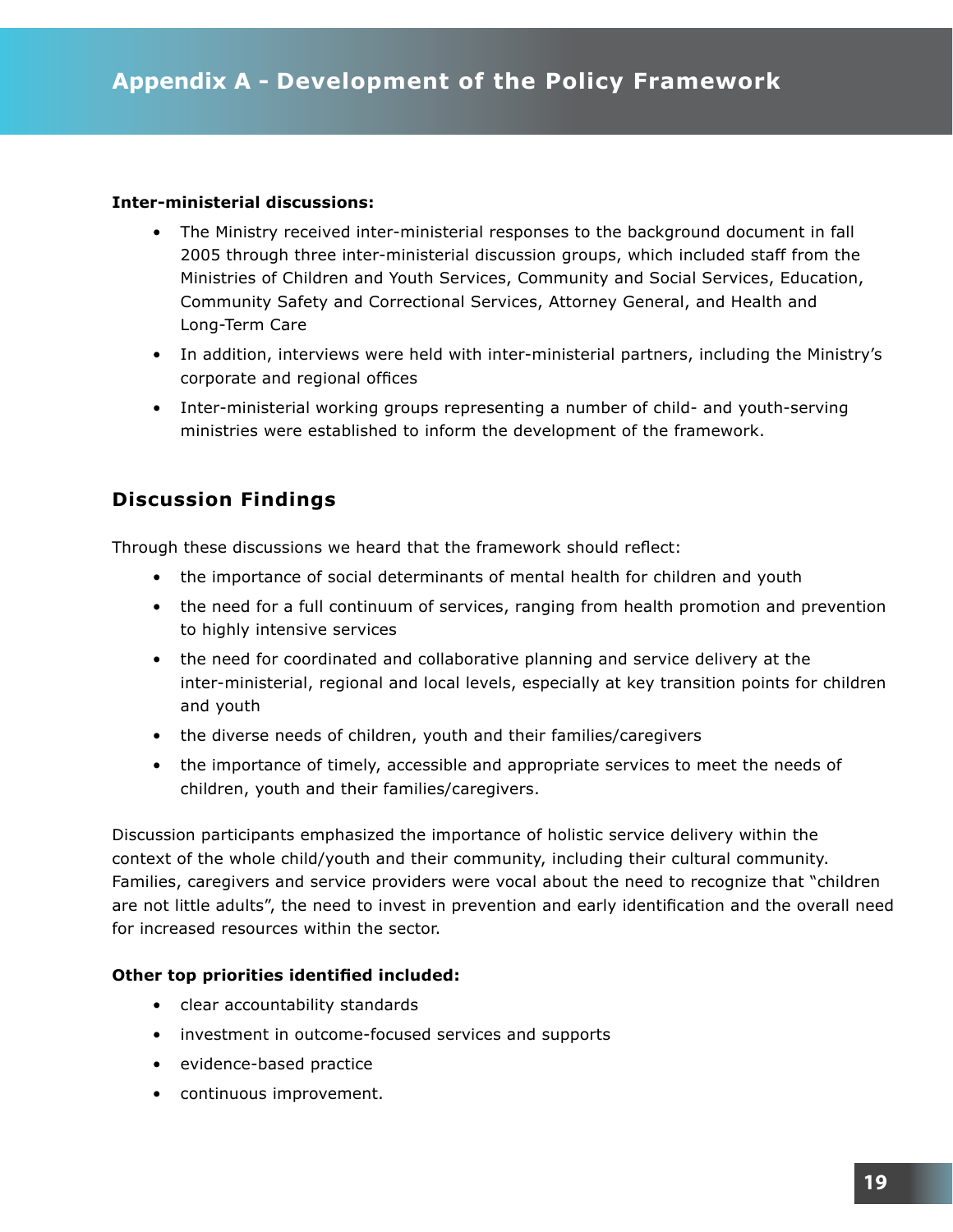# **Appendix B**

# **Glossary of terms**

- **Aboriginal:** Defined in accordance with Section 35(2) of *The Constitution Act* (1982) as including Indian, Inuit and Métis peoples of Canada.
- **Accountability:** The obligation to answer for the execution of one's assigned responsibilities to the person or group who conferred the responsibilities.

## **Child and youth mental health services**

**and supports:** Because child and youth mental health is a shared responsibility of the entire child and youth service system, in this policy framework, the term "child and youth mental health services" has two definitions – one broad and one narrow – depending on the scope of services and supports that are being discussed.

> The broad definition includes all services and supports provided to children, youth and their families/caregivers that contribute to child and youth mental health, even if the provision of mental health services and supports is not the service's primary function. Under this definition, providers of child and youth mental health services include: families/caregivers; the systems of public health, early childhood, education, youth justice, child protection and well-being, and primary health care; Aboriginal Elders, Aboriginal traditional healers and teachers; private therapist/counsellor services; multi-professional community-based services including children's mental health centres, community health centres, children's treatment centres, and developmental services agencies; Aboriginal, Francophone and ethno-specific agency services; and other social services such as Family Service Associations, shelters, recreation services, and distress and crisis lines. These services may be funded and/or provided by different levels of government, and/or the private and voluntary sectors.

> The narrow definition includes a defined range of institutional and community based mental health services for children and youth, sometimes called "formal" child and youth mental health services. These services typically provide mental health services and supports as their primary function to children and youth experiencing moderate to significant impairment in their level of functioning at home, school and/or in the community. These services are usually composed of a multi-professional team with specialized training in child and youth mental health, in mental health, or in serving child and youth populations.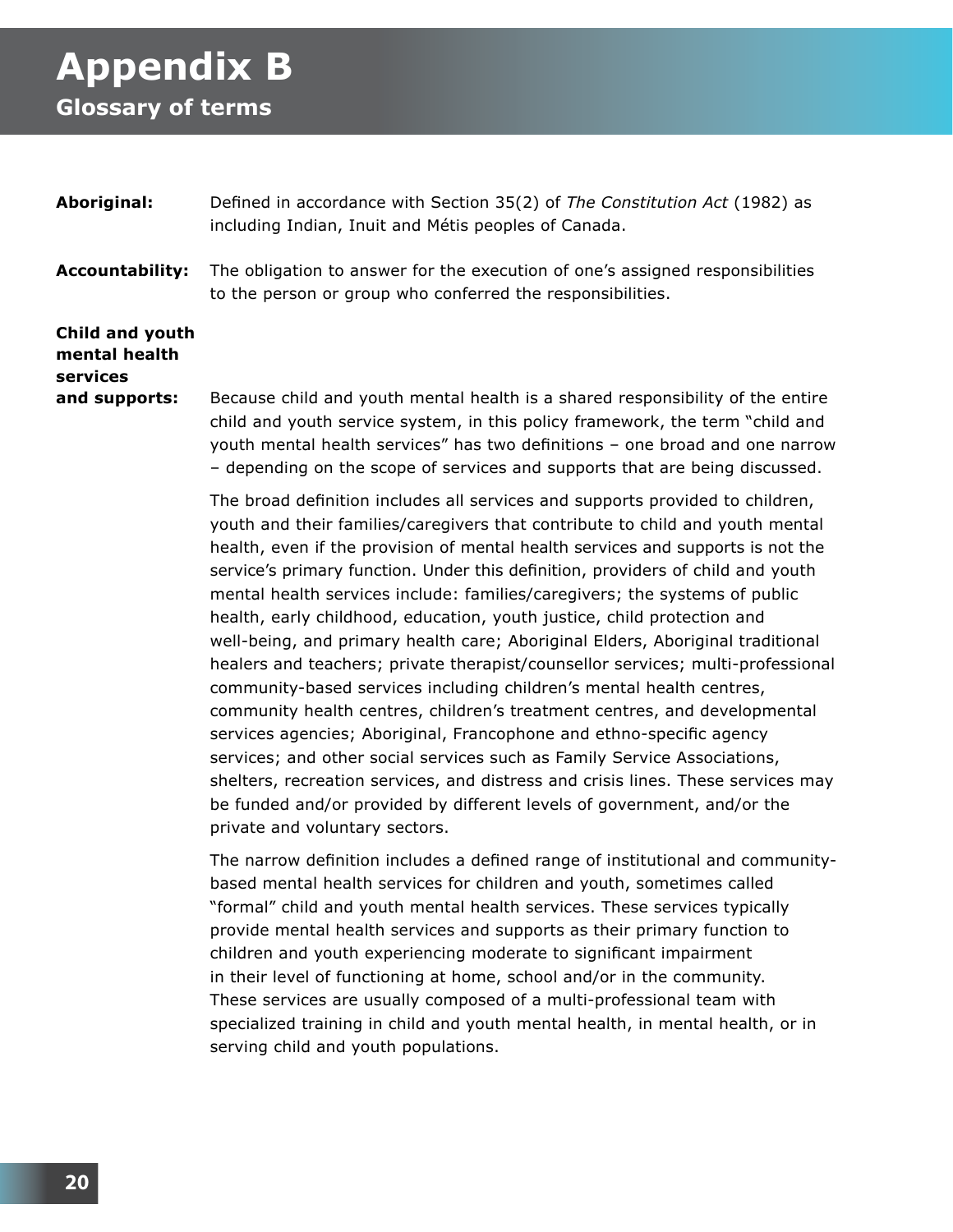#### **Children**

**and youth:** The term "children and youth" refers to all young people up to their 18<sup>th</sup> birthday. Within MCYS, the term "transitional-age youth" refers to young people between 16 to 18 years of age. The transitional age period may vary, however, across programs/services funded by different ministries.

#### **Evidence-based**

**practice:** Evidence-based practice is "the conscientious, explicit and judicious use of current best evidence in making decisions about the care of [clients]" (Sackett, Richardson, Rosenberg, & Haynes, 1997, p.2). In this policy framework, the term evidence-based practice is used to describe both practices (e.g., intake screening, outcome measurement, program evaluation) and treatment (e.g., empirically supported interventions). Placing the client's benefits first, evidence-based practitioners adopt a process of lifelong learning that involves continually posing specific questions of direct practical importance to clients, searching objectively and efficiently for the current evidence relative to each question, and taking appropriate action guided by evidence.

> In child and youth mental health services, the term evidence-based practice refers to a body of scientific knowledge about service practices, including referral, assessment, outcome management/assessment, quality improvement practices, and case management (Hoagwood, Burns, Kiser, Ringeisen & Schoenwald, 2001). It also refers to scientific knowledge about the impact of treatments or services on the mental health problems of children and youth. The knowledge base results from the application of scientific methods that examine the impact of specific practices on outcomes. Evidence-based practice denotes the quality, robustness, or validity of scientific evidence as it applies to these issues. $10$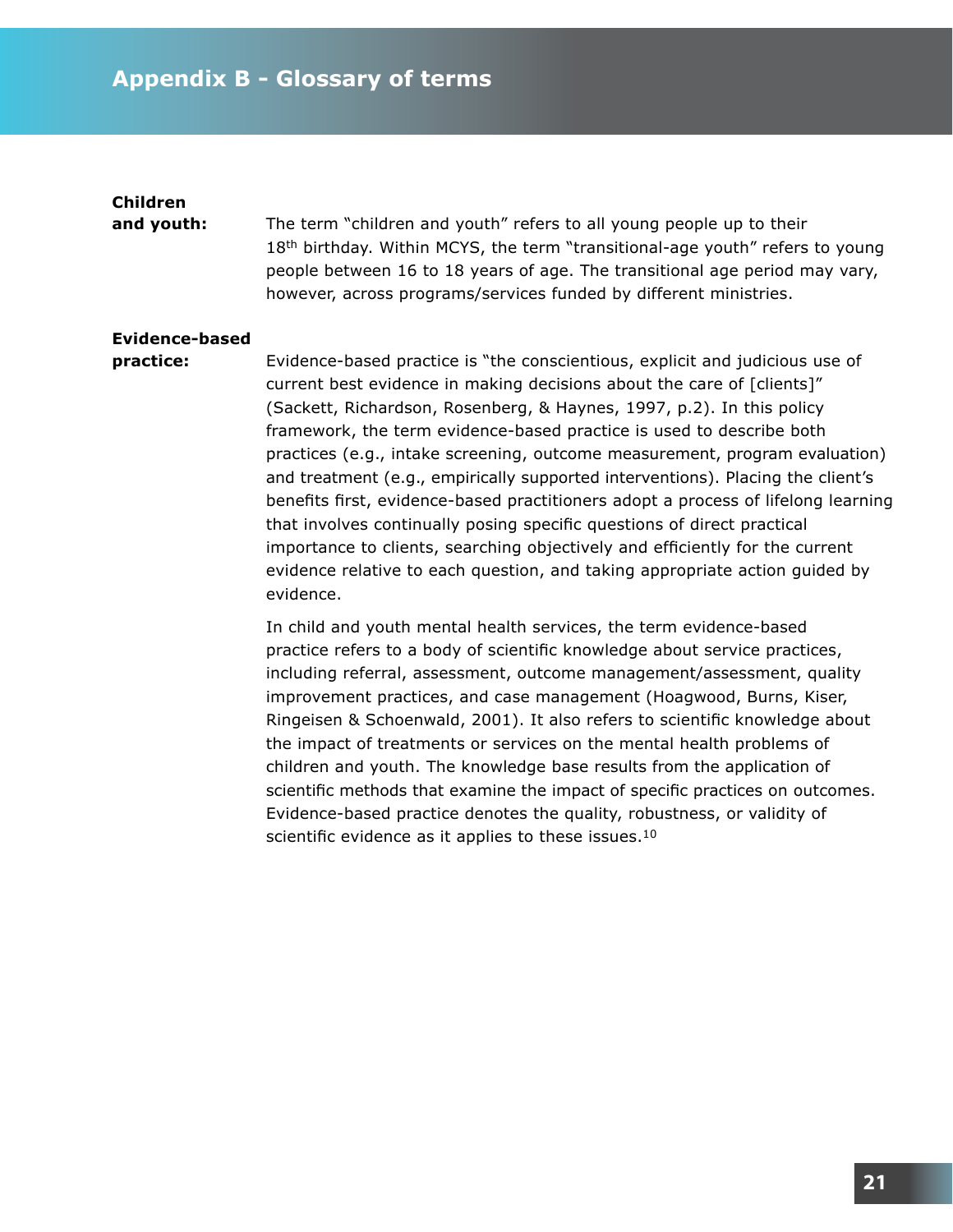#### **Health, mental health, mental health problem and mental**

**illness/disorder:** Mental health, mental health problems and mental illness or disorder represent different aspects on what is a continuum of overall mental health and well-being. As defined by the World Health Organization, **health** "is a state of complete physical, mental and social well-being and not merely the

> absence of disease or infirmity."<sup>11</sup>  **Mental health** includes all aspects of human development and well-being that affect an individual's emotions, learning and behaviour, and is again not merely the absence of mental illness.<sup>12</sup>

> There are recognized difficulties in defining the mental health problems that affect children and youth. In this document, the term **mental health problem** is used to describe any emotional or behavioural condition that may be reflected in difficulties and/or disabilities in the realm of personal relationships, psychological development, the capacity for play and learning, and/or in distress and maladaptive behaviour.<sup>13</sup> These conditions are relatively common, may or may not be persistent, and while they may cause significant distress and impair functioning, they do not meet diagnostic criteria for a mental disorder.14

> The terms **mental illness** or **mental disorder** are used to mean any emotional, behavioural, or brain-related condition that causes significant impairment in functioning as defined in standard diagnostic protocols such as the American Psychiatric Association's Diagnostic and Statistical Manual (DSM)  $(APA, 2000).<sup>15</sup>$  Typically, these disorders are persistent, severe and affect functioning on a day-to-day basis. It is common to find more than one mental disorder present (e.g., attention deficit hyperactivity disorder (ADHD) and depression, or ADHD and conduct disorder) which increases the challenge and complexity of the care and treatment required for children and youth in the community.16

# **Knowledge transfer**

and exchange: Knowledge transfer is a process whereby relevant information is made available and accessible for application in practice, planning and policy making. It occurs not only at the end of a process, project or research study, but is also ongoing. Knowledge exchange refers to the dialogue and ex change of information between those who generate and those who receive and use knowledge, and is also operational throughout the project or research study. Together, these two elements serve to facilitate the use of research in practice.17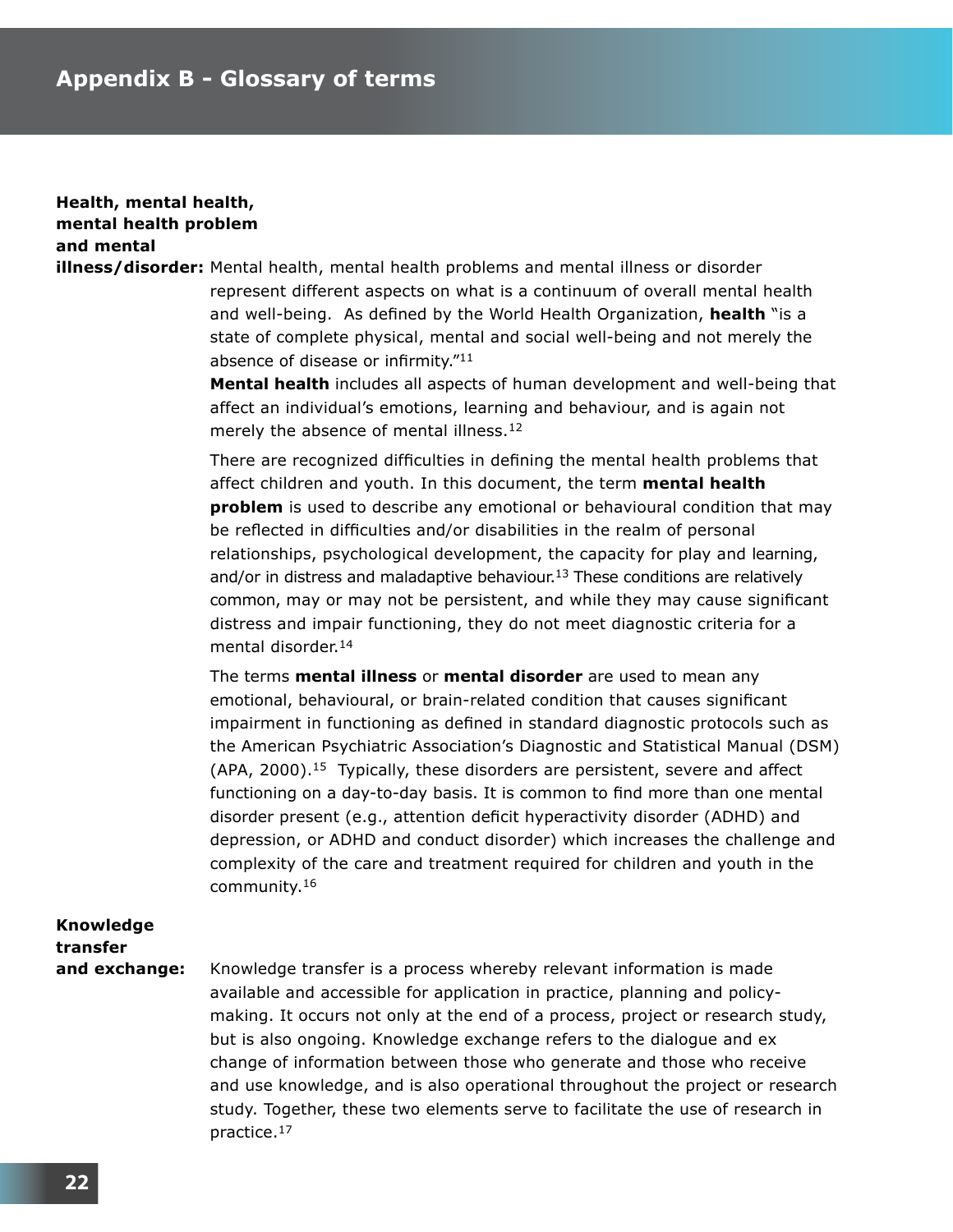### **Mental health promotion, illness prevention and early**

**intervention:** In this document **mental health promotion** strategies are defined as those that target an entire population, with the goal of enhancing strengths to reduce the risk of later problems and/or to increase prospects for positive, healthy development.18

> **Illness Prevention** strategies and services can be defined as being universal, selective or indicated in nature. Universal prevention strategies are designed to address risk factors in entire populations of children, youth and families/ caregivers – such as in a classroom, school or community – without attempting to discern which children or youth are at elevated risk for mental health problems or disorders. Selective prevention strategies are targeted at groups who are identified because they share a significant risk factor for mental health problems or disorders. The risks may be identified in a variety of ways, ranging from exposure to specific traumatic events to familial markers, but typically do not involve assessment of the child or youth's own behaviour. Selective prevention strategies are then designed to counter or mitigate the identified risks without stigmatizing children and youth. Indicated prevention strategies are often incorporated into a child or youth's treatment plan. Such strategies entail intervention with those who have a diagnosed mental illness (or those who have significant symptoms of a mental illness, but do not currently meet diagnostic criteria for the disorder), and include treatment enhancement, relapse prevention or prophylactic and continuing care strategies designed to strengthen the gains made through treatment and prevent recurrence or exacerbation of mental health problems or disorders.<sup>19</sup>

 **Early intervention** is the provision of appropriate services and supports (regardless of age) to children, youth and their families/caregivers as soon as possible that focus on addressing behaviours or symptoms which indicate the beginning signs of a mental health problem or illness. Early intervention services are provided to mitigate the anticipated long-term effects of such challenges without stigmatizing children and youth.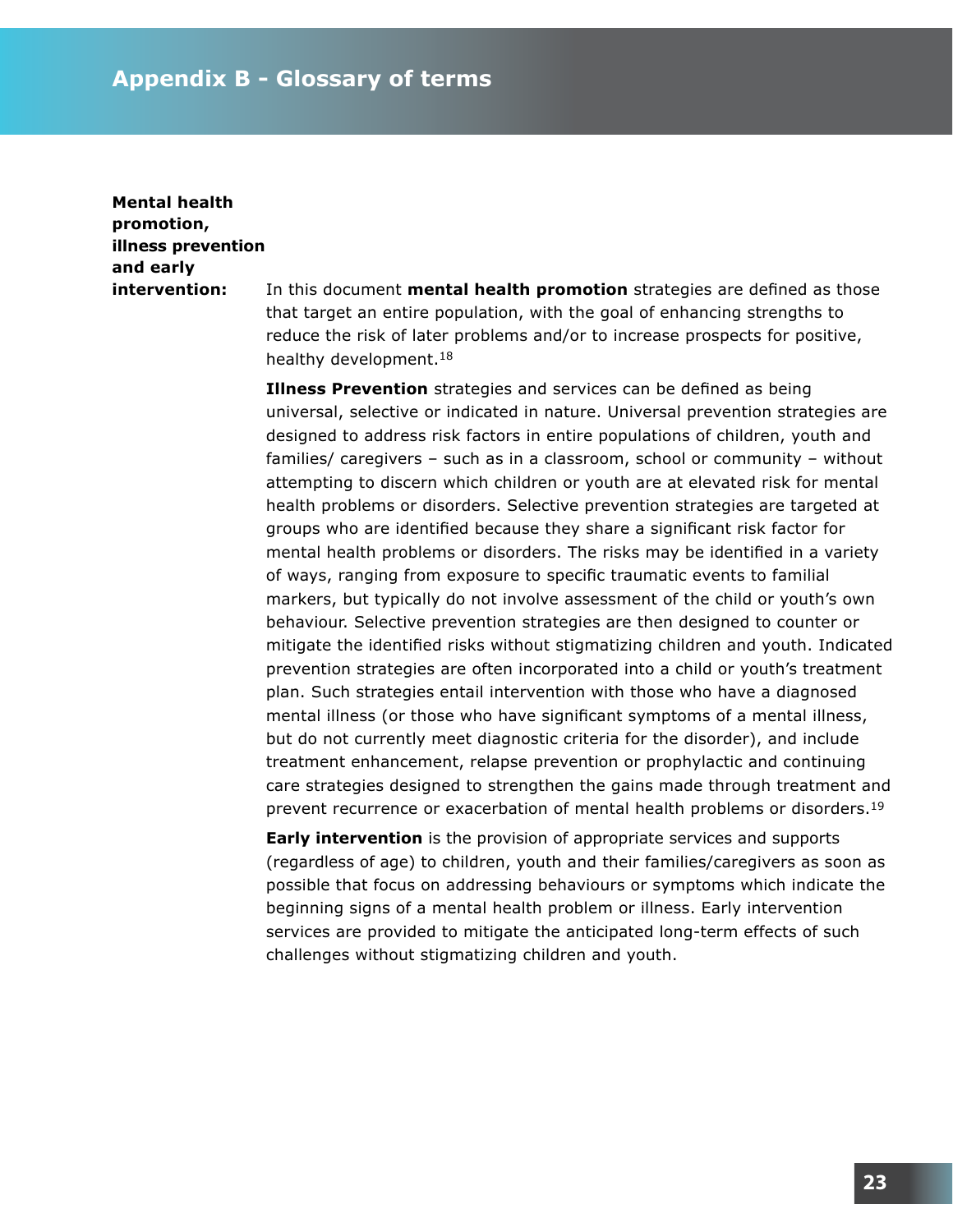#### **Multi-professional**

**team:** Refers to a group of people who work together using a team-based approach and who come from several disciplines. In the mental health sector, the disciplines most often represented include social workers, psychiatric nurses, child and youth workers, psychiatrists and psychologists. Occupational therapists, art therapists and members of other disciplines may also be included.20

#### **Multi-sectoral**

**team:** Refers to a group of people who work together using a team-based approach and who may come from different service sectors such as acute care, addictions, advocacy groups, child protection and well-being, consumers, families/caregivers, corrections, education, mental health, police, public health and others. A multi-sectoral team may be multi-professional, but could in fact be composed of members of only one discipline (e.g., social work).<sup>21</sup>

#### **Risk factors, protective factors**

**and resiliency:** In this document **risk factors** are those traits, characteristics or environmental contexts which research has shown to be predictive of mental health problems or illnesses in childhood or adolescence. Example risk factors include a child or youth living in poverty, having parents with limited parenting skills or mental illness, abuse of alcohol and/or drugs, the lack of experience of success in school, premature birth, or low birth weight. The effect of a given risk factor tends to be stronger when it is combined with other risk factors, may vary during different periods of a child or youth's life, and is often cumulative.22 Researchers and practitioners frequently use the term "children at risk" to refer to children/youth who possess one or more risk factors that are predictive of a host of undesirable outcomes, including mental health problems and illness.23

> **Protective factors** are those traits, characteristics or environmental contexts which research has shown to promote positive mental health in childhood or adolescence. Example protective factors include personal strengths (e.g., intelligence, relaxed temperament), family strengths (e.g., a supportive home environment, socio-economic advantages) and school and community strengths (e.g., safe and effective schools, participation in social groups, having at least one significant, caring relationship with an adult). Enhancement of protective factors at the individual, family and community level is now believed to reduce the likelihood of mental health problems and illnesses later in life.24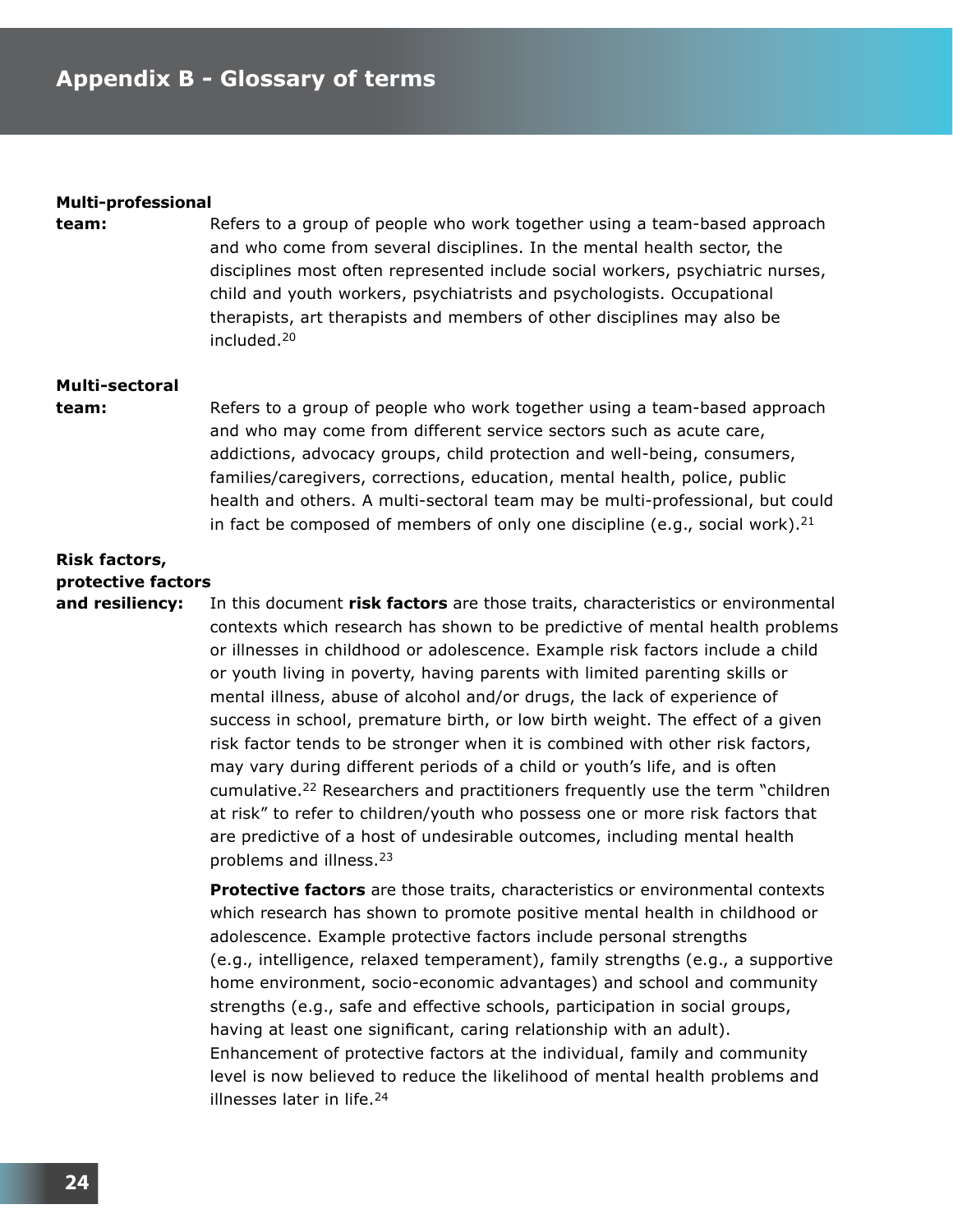**Resiliency** is a child, youth or family/caregiver's ability to recover quickly from disruptive change, illness or misfortune without being overwhelmed or acting in dysfunctional ways. Resilient children, youth and families/caregivers possess the skills to cope with life's challenges. Children and youth have a naturally resilient nature but it must be nurtured and strengthened, particularly in the face of one or more risk factors for mental health problems or illness.

# **Service**

**coordination:** A service coordinator's role involves helping children and youth to access the supports and services required to meet their needs from across all child- and youth-serving sectors, and coordinating the delivery of those services. A service coordinator's role is generally associated with situations that are complex and therefore require supports and services from several providers. A service coordinator may be attached to a specific service provider but is accountable to the child/youth, and their families/caregivers.

The role may involve the following tasks:

- engaging the professional expertise of various service system partners in a collaborative and integrated approach to service planning and delivery
- leading problem-solving discussions with local service providers regarding access to services, and the delivery of services and supports
- identifying additional services and supports that may be helpful
- seeking specialized assessments or services as warranted
- assisting in the development and implementation of a discharge and/or transitional support plan
- helping to ensure service continuity and preventing duplication (e.g., ensuring information is shared amongst service providers as much as possible within privacy constraints).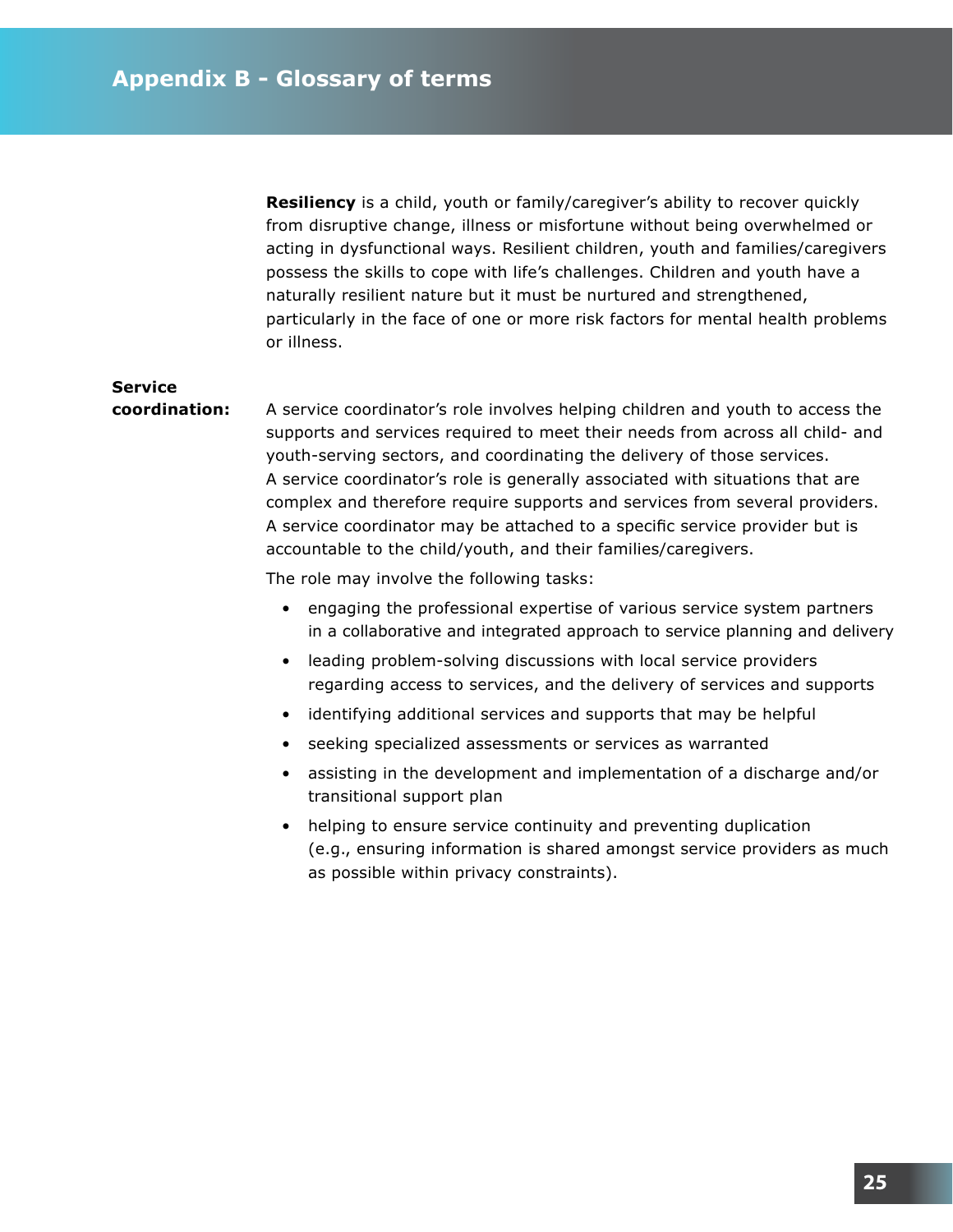## **Service**

**integration:** Refers to the development of interconnections between agencies at the programmatic, administrative, or operational levels. Integration can be understood as a process consisting of five domains that increase in degree of interconnectivity: awareness, communication, cooperation, collaboration, and fusion.25

- **Awareness:** Separate and independent agencies in a community claim to have knowledge of each other's services, although no effort is taken by any one of them to organize their activities according to any principles except those that conform to individual agency service missions.
- **Communication:** Agencies in the community have an active program of communication and information sharing.
- **Cooperation:** Agencies use their knowledge of other services to guide and modify their own service planning in order to avoid duplication of service and to obtain a better set of links between services.
- **Collaboration:** Agencies jointly plan the offering of services to families/ caregivers and actively modify their own service activity based on advice and input from their mutual discussions.
- **Fusion:** Agencies join together to offer a new, fused service which draws on the service strengths offered in the participating agencies, but does so in a form in which the contributing agencies are no longer clearly and separately identifiable.

 Each community is best placed to determine, based on local needs, the appropriate degree of inter-connectivity along the continuum of service integration that they should aim to achieve.

#### **System**

**navigation:** Families/caregivers and individuals seeking services and supports can be assisted, through appropriate means, to identify appropriate services available in their community (e.g., web directory; information centre).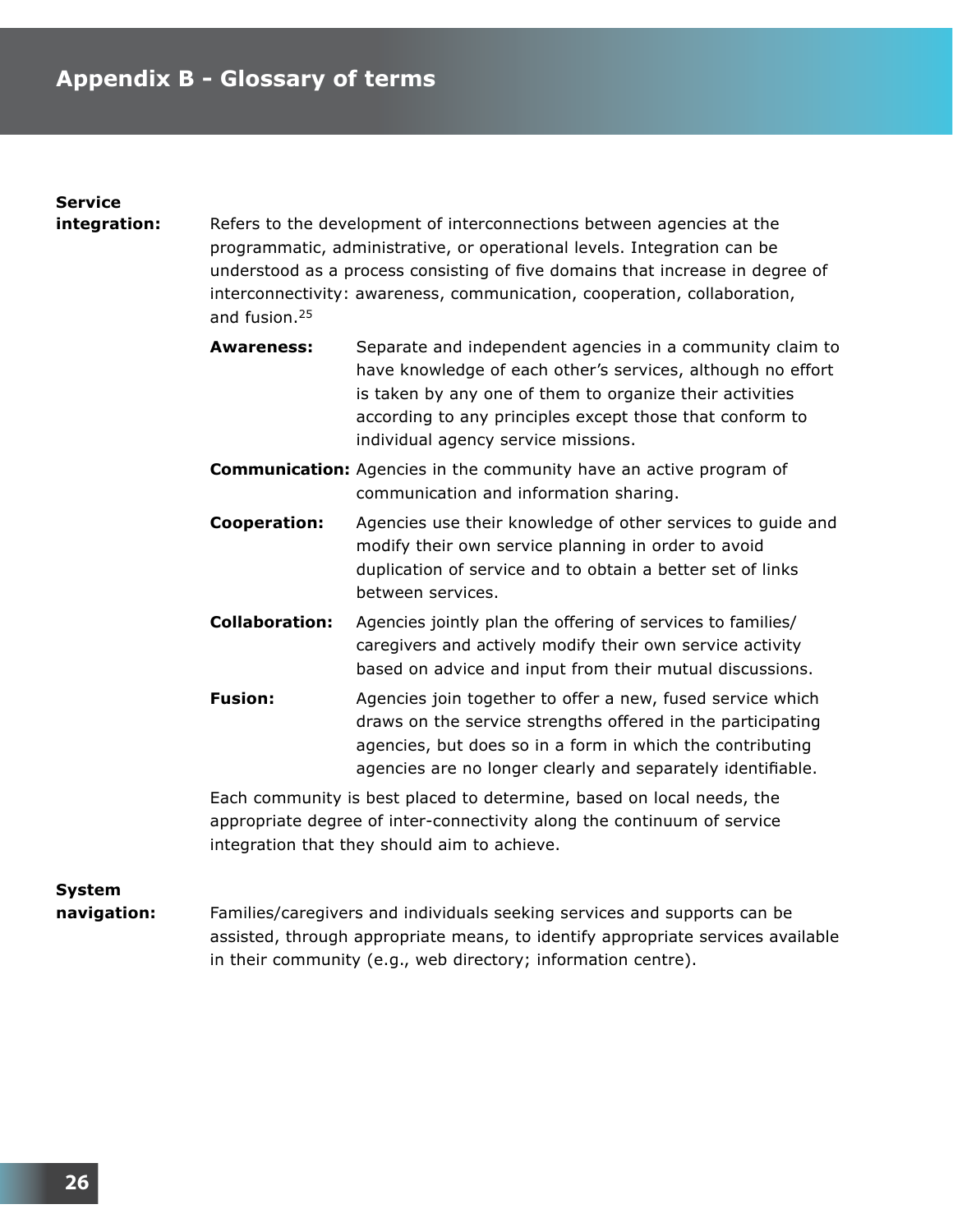|                            | <b>Examples of services and supports</b>                               |                                                                              |  |  |  |  |  |  |
|----------------------------|------------------------------------------------------------------------|------------------------------------------------------------------------------|--|--|--|--|--|--|
| <b>Function</b>            | (actual services will vary based on intensity of need                  |                                                                              |  |  |  |  |  |  |
|                            |                                                                        | and local community considerations)                                          |  |  |  |  |  |  |
| <b>Assessment</b>          | • screening tools                                                      | • specialized assessment tools                                               |  |  |  |  |  |  |
|                            | • intake and assessment tools                                          | • professional observation and<br>consultation                               |  |  |  |  |  |  |
|                            | (e.g., Brief Child and Family Phone<br>Interview; Child and Adolescent |                                                                              |  |  |  |  |  |  |
|                            | Functional Assessment Scale; youth                                     |                                                                              |  |  |  |  |  |  |
|                            | justice assessment tools)                                              |                                                                              |  |  |  |  |  |  |
| <b>Early</b>               | • health screening programs                                            | • professional training/consultation/                                        |  |  |  |  |  |  |
| identification             | (e.g., speech and language; Best<br>Start; Aboriginal Healthy Babies   | education                                                                    |  |  |  |  |  |  |
|                            | Healthy Children; Healthy Babies                                       | • referral from/between health, mental                                       |  |  |  |  |  |  |
|                            | Healthy Children)                                                      | health, education, child protection<br>and well-being, youth justice, social |  |  |  |  |  |  |
|                            | public health and primary health                                       | services, recreation, heritage,                                              |  |  |  |  |  |  |
|                            | care consultation                                                      | culture and youth justice sectors                                            |  |  |  |  |  |  |
|                            | • school-based programming                                             | • child-care programming                                                     |  |  |  |  |  |  |
|                            | • Aboriginal health initiatives                                        | • youth justice screening                                                    |  |  |  |  |  |  |
|                            | (e.g., Akwe:go; Fetal Alcohol<br>Spectrum Disorder and Child           |                                                                              |  |  |  |  |  |  |
|                            | Nutrition programming)                                                 |                                                                              |  |  |  |  |  |  |
| <b>Early</b>               | • school-based programming                                             | • first episode psychosis                                                    |  |  |  |  |  |  |
| intervention               | • child witness programs                                               | public health and primary health                                             |  |  |  |  |  |  |
|                            | youth justice diversion programs<br>$\bullet$                          | care                                                                         |  |  |  |  |  |  |
|                            | (e.g., Youth Mental Health Court                                       |                                                                              |  |  |  |  |  |  |
|                            | Workers)                                                               |                                                                              |  |  |  |  |  |  |
| <b>Emergency</b>           | • assessment                                                           | • Aboriginal traditional healers                                             |  |  |  |  |  |  |
| response/<br><b>crisis</b> | in and out of home respite services<br>$\bullet$                       | • family/caregiver education and support                                     |  |  |  |  |  |  |
| intervention               | referral<br>$\bullet$                                                  | • homelessness shelters                                                      |  |  |  |  |  |  |
|                            | case consultation with other                                           | • acute day/hospital treatment                                               |  |  |  |  |  |  |
|                            | professionals                                                          | • crisis counselling                                                         |  |  |  |  |  |  |
|                            | • help lines (e.g., Kids Help Phone)                                   | hospitalization                                                              |  |  |  |  |  |  |
|                            | short-term crisis support                                              | mobile crisis units                                                          |  |  |  |  |  |  |
|                            | suicide prevention/intervention                                        |                                                                              |  |  |  |  |  |  |
| Family/                    | provision of educational materials<br>$\bullet$                        | • Aboriginal Elders and traditional                                          |  |  |  |  |  |  |
| caregiver                  | advocacy services<br>$\bullet$                                         | teachers                                                                     |  |  |  |  |  |  |
| education<br>and support   | parenting programs and parenting<br>٠                                  | • in and out of home respite services                                        |  |  |  |  |  |  |
|                            | groups                                                                 | • intensive home-based interventions                                         |  |  |  |  |  |  |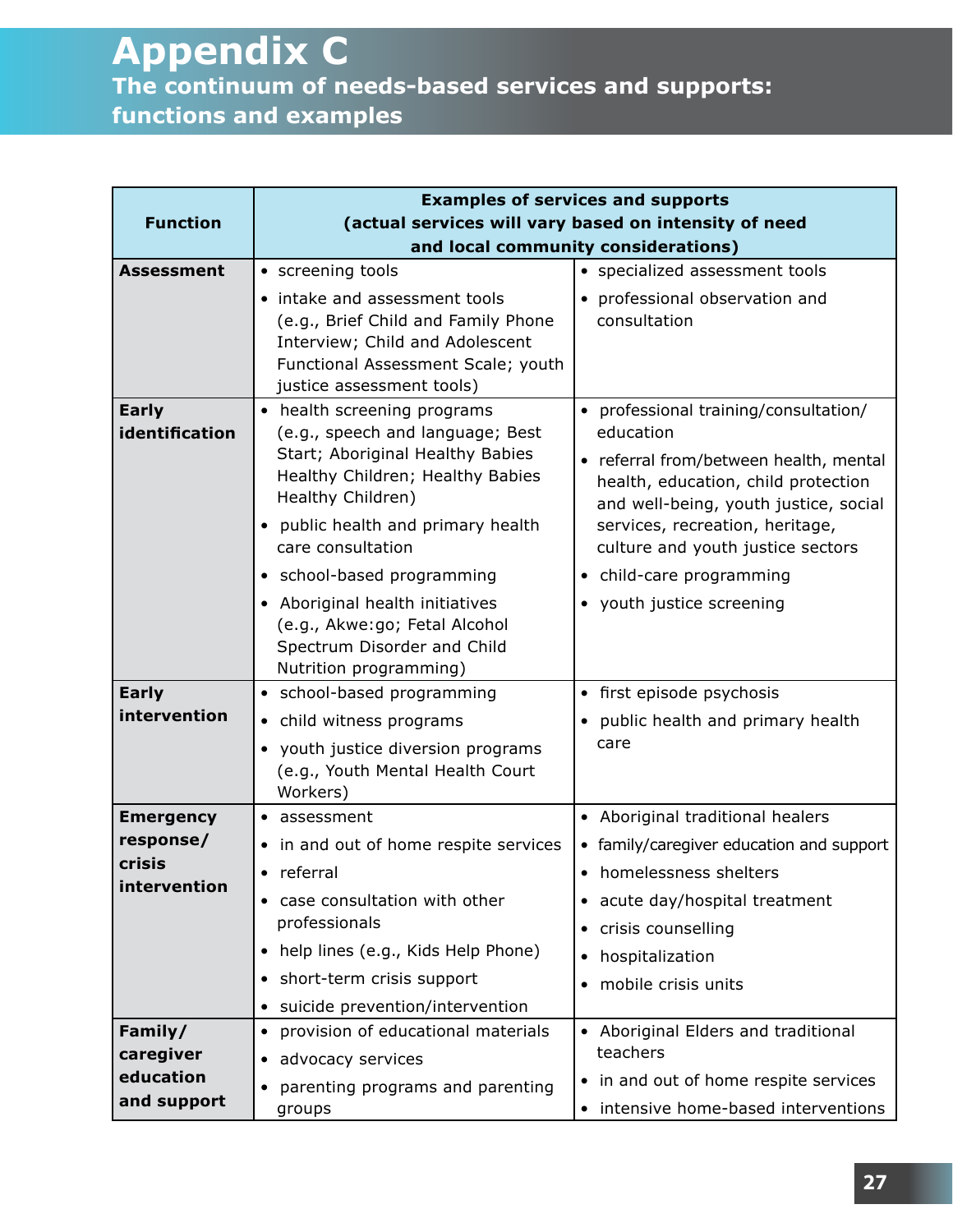# **Appendix C The continuum of needs-based services and supports: functions and examples**

|                                                                | <b>Examples of services and supports</b>                                                                                                                                                                                                                                                                              |                                                                                                                                                                                                                                                                          |  |  |  |  |  |  |
|----------------------------------------------------------------|-----------------------------------------------------------------------------------------------------------------------------------------------------------------------------------------------------------------------------------------------------------------------------------------------------------------------|--------------------------------------------------------------------------------------------------------------------------------------------------------------------------------------------------------------------------------------------------------------------------|--|--|--|--|--|--|
| <b>Function</b>                                                | (actual services will vary based on intensity of need                                                                                                                                                                                                                                                                 |                                                                                                                                                                                                                                                                          |  |  |  |  |  |  |
|                                                                |                                                                                                                                                                                                                                                                                                                       | and local community considerations)                                                                                                                                                                                                                                      |  |  |  |  |  |  |
| <b>Highly</b><br><b>Specialized</b><br><b>Treatment</b>        | · evidence-based interventions (e.g.,<br>inter-personal therapy for depression)<br>• day treatment<br>out-patient services<br>specialized interventions (e.g.,<br>suicide crisis interventions;<br>community-based eating disorder<br>programs)<br>residential treatment<br>secure treatment/detention and<br>custody | • in-patient services<br>• medication<br>multi-professional teams (e.g.,<br>school/agency)<br>• in-patient services for those<br>requiring chronic care<br>• intensive home-based interventions<br>• continued care for chronic illness                                  |  |  |  |  |  |  |
| <b>Intensive</b><br>Intervention/<br><b>Treatment</b>          | · evidence-based interventions (e.g.,<br>cognitive behavioural therapy for<br>anxiety and depression)<br>• day treatment<br>• outpatient programs<br>• specialized interventions (e.g.,<br>suicide crisis interventions;<br>community-based eating disorder<br>programs)<br>• residential treatment                   | • in-patient services for those<br>requiring chronic care<br>• medication<br>multi-professional teams (e.g.,<br>school/agency)<br>· educational services (e.g., Section<br>23 classrooms)<br>• intensive home-based family<br>interventions<br>Aboriginal healing lodges |  |  |  |  |  |  |
| <b>Intervention</b>                                            | • Aboriginal traditional teachers<br>counselling<br>$\bullet$<br>parent groups<br>• skills-based school programs<br>anger management groups<br>• Aboriginal Elders                                                                                                                                                    | • anti-bullying programs<br>• outreach services<br>medication<br>· educational services (e.g., staff<br>psychologists)                                                                                                                                                   |  |  |  |  |  |  |
| <b>Mental health</b><br>promotion<br>and illness<br>prevention | • school-based programming<br>public education campaigns<br>recreational programs (e.g., sports;<br>dance)<br>child care                                                                                                                                                                                              | • anti-stigma efforts<br>parenting programs<br>cultural programming (e.g.,<br>Pow Wows; traditional teachings)                                                                                                                                                           |  |  |  |  |  |  |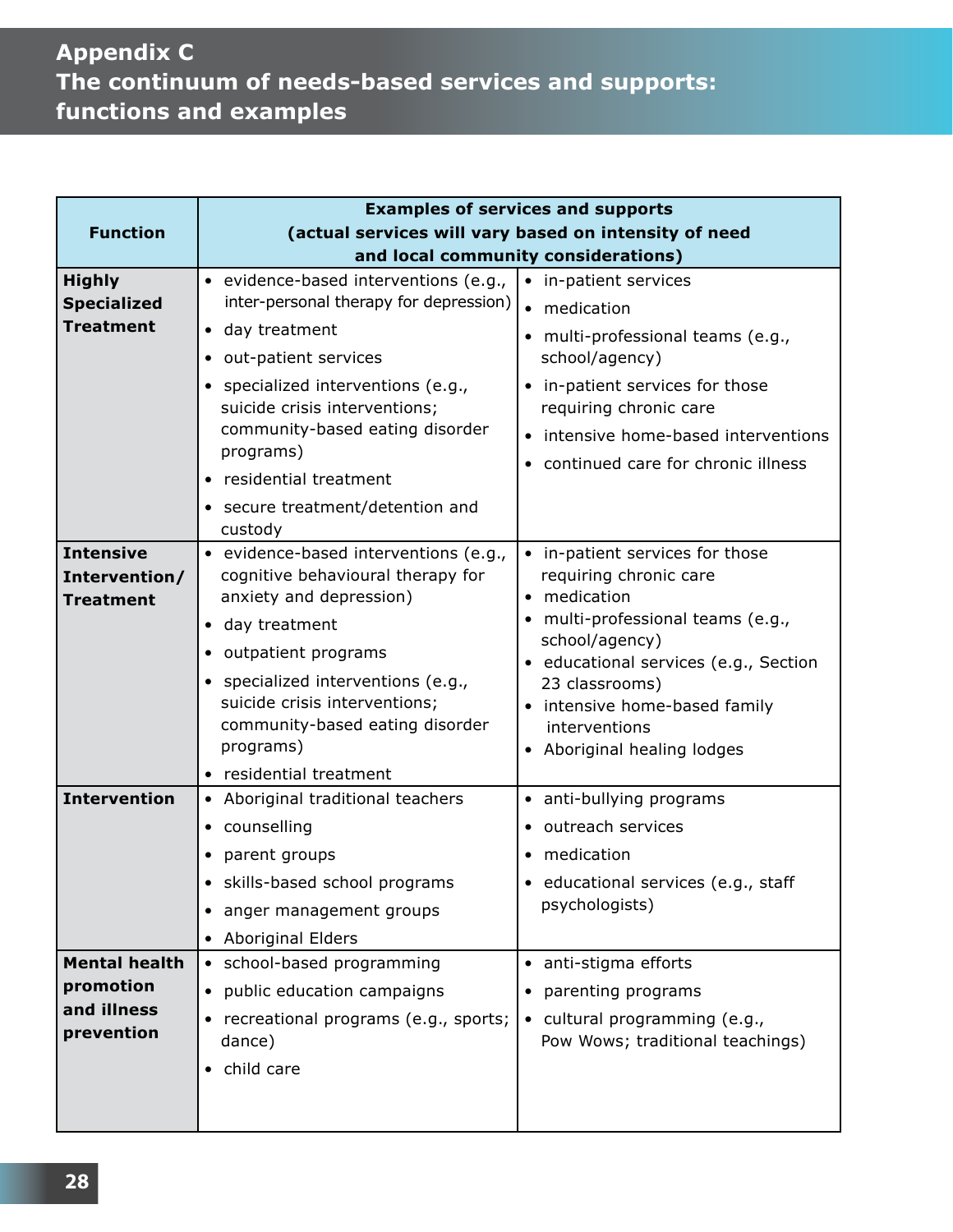## **Appendix C The continuum of needs-based services and supports: functions and examples**

|                     | <b>Examples of services and supports</b>                                     |                                                           |  |  |  |  |  |  |
|---------------------|------------------------------------------------------------------------------|-----------------------------------------------------------|--|--|--|--|--|--|
| <b>Function</b>     | (actual services will vary based on intensity of need                        |                                                           |  |  |  |  |  |  |
|                     |                                                                              | and local community considerations)                       |  |  |  |  |  |  |
| Navigation/         | • web-based information                                                      | • access mechanisms                                       |  |  |  |  |  |  |
| service             | · multi-professional teams (e.g.,                                            | • working with professionals in the                       |  |  |  |  |  |  |
| coordination        | school/agency)                                                               | adult mental health sector to                             |  |  |  |  |  |  |
|                     | • youth justice diversion programs                                           | facilitate transitions for youth                          |  |  |  |  |  |  |
| <b>Professional</b> | • training professionals to identify at-                                     | • knowledge transfer of evidence-                         |  |  |  |  |  |  |
| training,           | risk children/youth (e.g., public and                                        | based mental health practices in                          |  |  |  |  |  |  |
| support and         | primary health care professionals;                                           | intervention and treatment and                            |  |  |  |  |  |  |
| collaboration       | teachers; early childhood<br>educators; child care workers; child            | sharing of cultural knowledge                             |  |  |  |  |  |  |
|                     | and youth workers)                                                           | • provision of training to other                          |  |  |  |  |  |  |
|                     | consultation with other                                                      | professionals                                             |  |  |  |  |  |  |
|                     | professionals                                                                |                                                           |  |  |  |  |  |  |
|                     | • engagement of Aboriginal                                                   |                                                           |  |  |  |  |  |  |
|                     | traditional teachers                                                         |                                                           |  |  |  |  |  |  |
| <b>Public</b>       | • school-based anti-stigma and                                               | • public anti-stigma education                            |  |  |  |  |  |  |
| education           | anti-racism programs                                                         |                                                           |  |  |  |  |  |  |
| <b>Referral</b>     | • referral from/between health, mental health, education, child protection   |                                                           |  |  |  |  |  |  |
|                     | and well-being, youth justice, social services, recreation, child witness    |                                                           |  |  |  |  |  |  |
|                     | programs, youth justice, Aboriginal community agencies and volunteer sectors |                                                           |  |  |  |  |  |  |
| Social/             | • recreational programs (e.g., sports;                                       | • volunteer services                                      |  |  |  |  |  |  |
| community           | dance) and community centres                                                 | • social assistance programs<br>· local access mechanisms |  |  |  |  |  |  |
| supports            | support programs (e.g., parent<br>groups/youth groups; faith and             |                                                           |  |  |  |  |  |  |
|                     | culturally based supports)                                                   | peer/mentoring support programs<br>$\bullet$              |  |  |  |  |  |  |
|                     | • Friendship Centres                                                         | • youth employment centres                                |  |  |  |  |  |  |
|                     | • community directory of services                                            | • youth training opportunities                            |  |  |  |  |  |  |
|                     | and programs (e.g., web-based)                                               | • outreach workers (e.g., homelessness                    |  |  |  |  |  |  |
|                     | informal family networks<br>$\bullet$                                        | programs; isolated parents)                               |  |  |  |  |  |  |
|                     |                                                                              | • housing                                                 |  |  |  |  |  |  |
|                     | help lines<br>$\bullet$                                                      | • programs for teen parents                               |  |  |  |  |  |  |
|                     | other health/human services and<br>supports                                  | (teaching parenting skills)                               |  |  |  |  |  |  |
|                     |                                                                              |                                                           |  |  |  |  |  |  |
|                     |                                                                              |                                                           |  |  |  |  |  |  |
|                     |                                                                              |                                                           |  |  |  |  |  |  |
|                     |                                                                              |                                                           |  |  |  |  |  |  |
|                     |                                                                              |                                                           |  |  |  |  |  |  |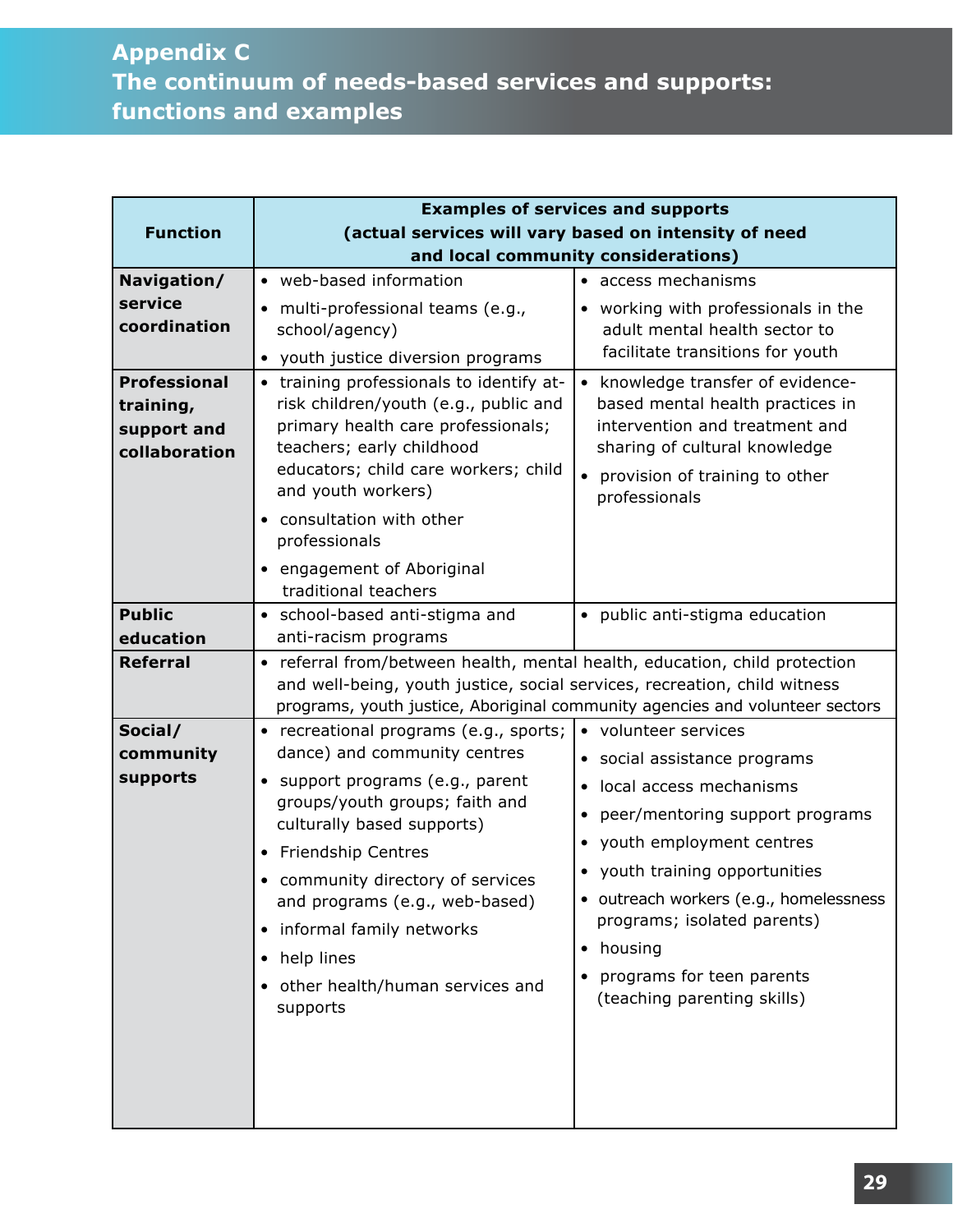# **Endnotes**

- <sup>1</sup> Waddell C, Shepherd C. Prevalence of mental disorders in children and youth: a research update prepared for the British Columbia Ministry of Children and Family Development, Mental Health Evaluation & Community Consultation Unit, Department of Psychiatry, Faculty of Medicine, The University of British Columbia. 2002. 1-5. Available from: URL: http://www.mcf.gov.bc.ca/mental\_health/mh\_publications/02a\_cymh.pdf
- <sup>2</sup> Shaffer D, Fisher P, Dulcan MK, Davies M, Piacentini J, Schwab-Stone ME, et al. The NIMH Diagnostic Interview Schedule for Children Version 2.3 (DISC-2.3): description, acceptability, prevalence rates, and performance in the MECA Study. Methods for the Epidemiology of Child and Adolescent Mental Disorders Study. Journal of the American Academy of Child & Adolescent Psychiatry 1996 Jul;35(7):865-77.
- <sup>3</sup> Offord DR, Boyle MH, Fleming JE, Blum HM, Grant NI. Ontario Child Health Study. summary of selected results. Canadian Journal of Psychiatry - Revue Canadienne de Psychiatrie 1989 Aug;34(6):483-91.
- <sup>4</sup> Kirby MJL, Keon WJ. Mental health, mental illness and addiction: report 1: overview of policies and programs in Canada: interim report on mental health, mental illness and addiction. Ottawa, Ontario: Ottawa: Senate Canada, Standing Senate Committee on Social Affairs, Science & Technology; 2004.
- <sup>5</sup> Ontario Ministry of Finance. Ontario population projections 2005-2031: Ontario and its 49 census divisions: table 4: Ontario population by 5-year age group and gender. 2006. Available from: URL: http://www.fin.gov.on.ca/english/demographics/demog06t4.html
- <sup>6</sup> United Kingdom. Department of Health. National service framework for children, young people and maternity services, child and youth mental health (CAMHS): The mental health and psychological wellbeing of children and young people. 2004. 1-58. Available from: URL: http://www.dh.gov.uk/PolicyAndGuidance/HealthAndSocialCareTopics/ChildrenServices/ ChildrenServicesInformation/fs/en
- $7$  British Columbia Ministry of Children and Family Development. Child and youth mental health plan for British Columbia. 2003. i-45. Available from: URL: http://www.mcf.gov.bc.ca/ mental\_health/mh\_publications/cymh\_plan.pdf
- <sup>8</sup> Offord DR, Boyle MH, Fleming JE, Blum HM, Grant NI. Ontario Child Health Study. summary of selected results. Canadian Journal of Psychiatry - Revue Canadienne de Psychiatrie 1989 Aug;34(6):483-91.
- 9 National Aboriginal Health Organization: First Nations Center: OCAP principles. 2006. [cited 2006 Oct 10];Available from: URL: http://www.naho.ca/firstnations/english/ocap\_principles.php
- <sup>10</sup> Barwick MA, Boydell KM, Stasiulis E, Ferguson HB, Blase K, Fixsen D. Knowledge transfer and evidence-based practice in children's mental health. Toronto, Ontario: Children's Mental Health Ontario; 2005.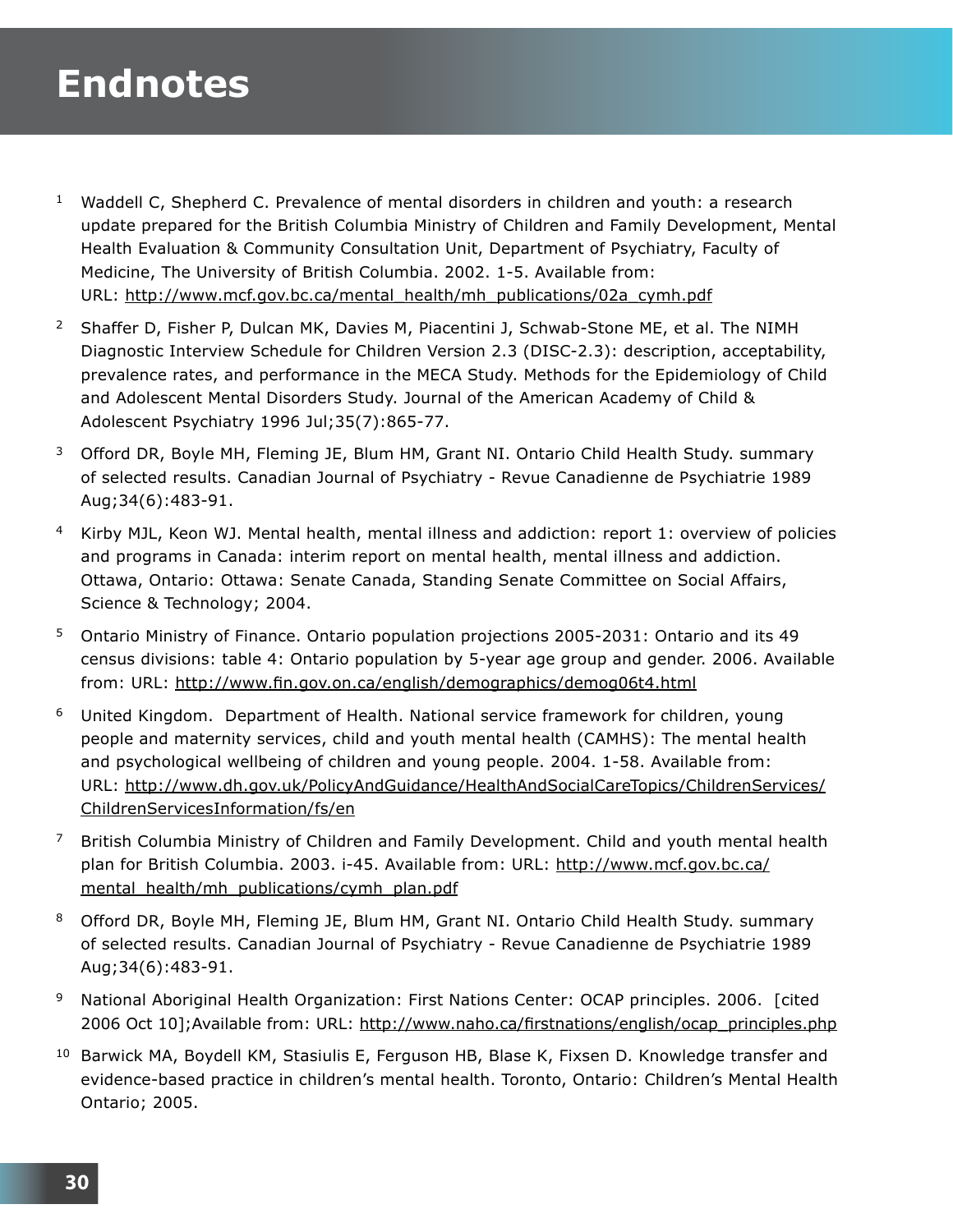- <sup>11</sup> World Health Organization. WHO. Preamble to the Constitution of the World Health Organization as adopted by the International Health Conference, New York, 19-22 June 1946, and entered into force on 7 April 1948.Available from: URL: http://www.who.int/en/
- <sup>12</sup> British Columbia Ministry of Children and Family Development. Child and youth mental health plan for British Columbia. 2003. i-45. Available from: URL: http://www.mcf.gov.bc.ca/ mental health/mh publications/cymh plan.pdf
- <sup>13</sup> United Kingdom. Department of Health. National service framework for children, young people and maternity services, child and youth mental health (CAMHS): The mental health and psychological wellbeing of children and young people. 2004. 1-58. Available from: URL: http://www.dh.gov.uk/PolicyAndGuidance/HealthAndSocialCareTopics/ChildrenServices/ ChildrenServicesInformation/fs/en

<sup>14</sup> Ibid.

- <sup>15</sup> British Columbia Ministry of Children and Family Development. Child and youth mental health plan for British Columbia. 2003. i-45. Available from: URL: http://www.mcf.gov.bc.ca/ mental\_health/mh\_publications/cymh\_plan.pdf
- <sup>16</sup> United Kingdom. Department of Health. National service framework for children, young people and maternity services, child and youth mental health (CAMHS): The mental health and psychological wellbeing of children and young people. 2004. 1-58. Available from: URL: http://www.dh.gov.uk/PolicyAndGuidance/HealthAndSocialCareTopics/ChildrenServices/ ChildrenServicesInformation/fs/en
- $17$  Ibid.
- <sup>18</sup> Weisz JR, Sandler IN, Durlak JA, Anton BS. Promoting and protecting youth mental health through evidence-based prevention and treatment. [Review] [175 refs]. Am Psychol 2005 Sep;60(6):628-48.
- $19$  Ibid.
- <sup>20</sup> Ibid.
- $21$  Ibid.
- <sup>22</sup> Willms D.J., ed. Human Resources Development Canada. Vulnerable children. Calgary: University of Alberta Press; 2002.
- <sup>23</sup> Ibid.
- <sup>24</sup> Weisz JR, Sandler IN, Durlak JA, Anton BS. Promoting and protecting youth mental health through evidence-based prevention and treatment. [Review] [175 refs]. Am Psychol 2005 Sep;60(6):628-48.
- <sup>25</sup> Ryan B, Robinson R. Service integration in Ontario: critical insights from the service community. 2005. NG337:i-E-7. Available from: URL: http://www.tns-global.com